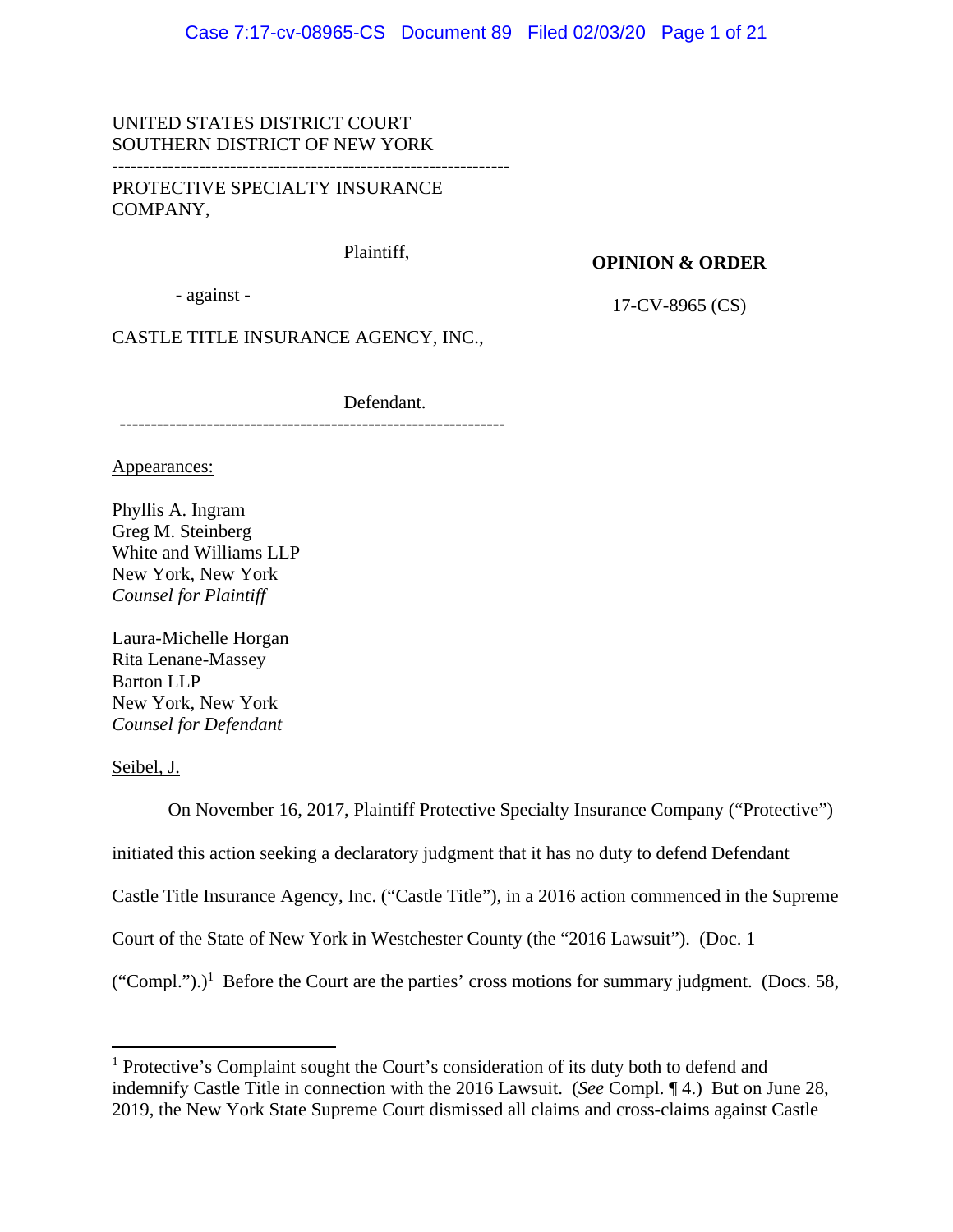66.) For the following reasons, Defendant's motion is GRANTED and Plaintiff's motion is

DENIED.

# **I. BACKGROUND**

#### **A. Facts**

The following facts are based on the parties' Local Civil Rule 56.1 statements, replies,

and supporting materials, and are undisputed except as noted.<sup>2</sup>

2 Both parties' Rule 56.1 Statements fail to comply with the letter and spirit of the rule. (*See*  Doc. 73 ("P's 56.1 Resp."); Doc. 64 ("D's 56.1 Resp.").) Many of the parties' purported denials improperly assert that the other party's 56.1 statements are "vague," "inaccurate," or "incomplete." (*See* P's 56.1 Resp. ¶¶ 5-7, 10, 17, 26-30, 40-41, 43, 45-47, 49, 51; D's 56.1 Resp. ¶¶ 13, 32, 43, 45, 53.) These objections are insufficient to meet a party's burden to raise genuine disputes of material facts and the Court treats the parties' properly supported statements as admitted. *See Vantone Grp. Ltd. Liab. Co. v. Yangpu NGT Indus. Co.*, No. 13-CV-7639, 2016 WL 4098564, at \*1 n.2 (S.D.N.Y. July 28, 2016); *see also Weider Health & Fitness v. AusTex Oil Ltd.*, No. 17-CV-2089, 2018 WL 8579820, at \*2 (S.D.N.Y. Dec. 19, 2018), *report and recommendation adopted*, 2019 WL 1324049 (S.D.N.Y. Mar. 25, 2019). Several of Plaintiff's 56.1 responses deny Defendant's statement – sometimes without explanation, (*see, e.g.*, P's 56.1 Resp. ¶ 19), or without a comprehensible explanation, (*see, e.g.*, *id.* ¶ 15) – and refer the Court to an entire document "for the true and complete contents thereof," (*see id.* ¶¶ 5-6, 10, 12, 15-19, 24, 26-30, 40-41, 43, 51, 53). Some of Defendant's 56.1 responses also either admit or deny Plaintiff's statement – sometimes in similarly unhelpful fashion, (*see, e.g.*, D's 56.1 Resp. ¶¶ 6, 17) – but then generally refer to an entire document "for the full and complete contents thereof," (*see id.* ¶¶ 2, 23, 37-39, 43-45, 55, 65-67, 69-71). But responses that "do not point to any evidence in the record that may create a genuine issue of material fact<sup>[]</sup> do not function as denials, and will be deemed admissions of the stated fact." *Risco v. McHugh*, 868 F. Supp. 2d 75, 85 n.2 (S.D.N.Y. 2012) (internal quotation marks omitted); *see Costello v. N.Y. State Nurses Ass'n*, 783 F. Supp. 2d 656, 661 n.5 (S.D.N.Y. 2011) (disregarding plaintiff's responses where plaintiff failed to specifically dispute defendant's statements). It is not the job of a district court judge to sift through entire documents in search of a fact dispute. Because the parties' inadequate responses do not meet the burden under Rule 56(c) to cite particularized evidence showing a genuine dispute, the Court deems the corresponding facts admitted. *See, e.g.*, *Monahan v. N.Y.C. Dep't of Corr.*, 214 F.3d 275, 291-92 (2d Cir. 2000) (affirming district court's grant of motion for summary judgment for defendants where plaintiffs' counterstatement

Title in the 2016 Lawsuit, (Doc. 87-1), rendering moot Protective's duty to indemnify Castle Title in that case. Accordingly, I consider only Protective's duty to defend Castle Title. Protective apparently agrees with that approach because in a July 9, 2019 letter regarding the dismissal, Protective stated that "[t]he issue before this Court is whether Protective has a duty to defend Castle Title in the 2016 Lawsuit." (Doc. 88 at 1.)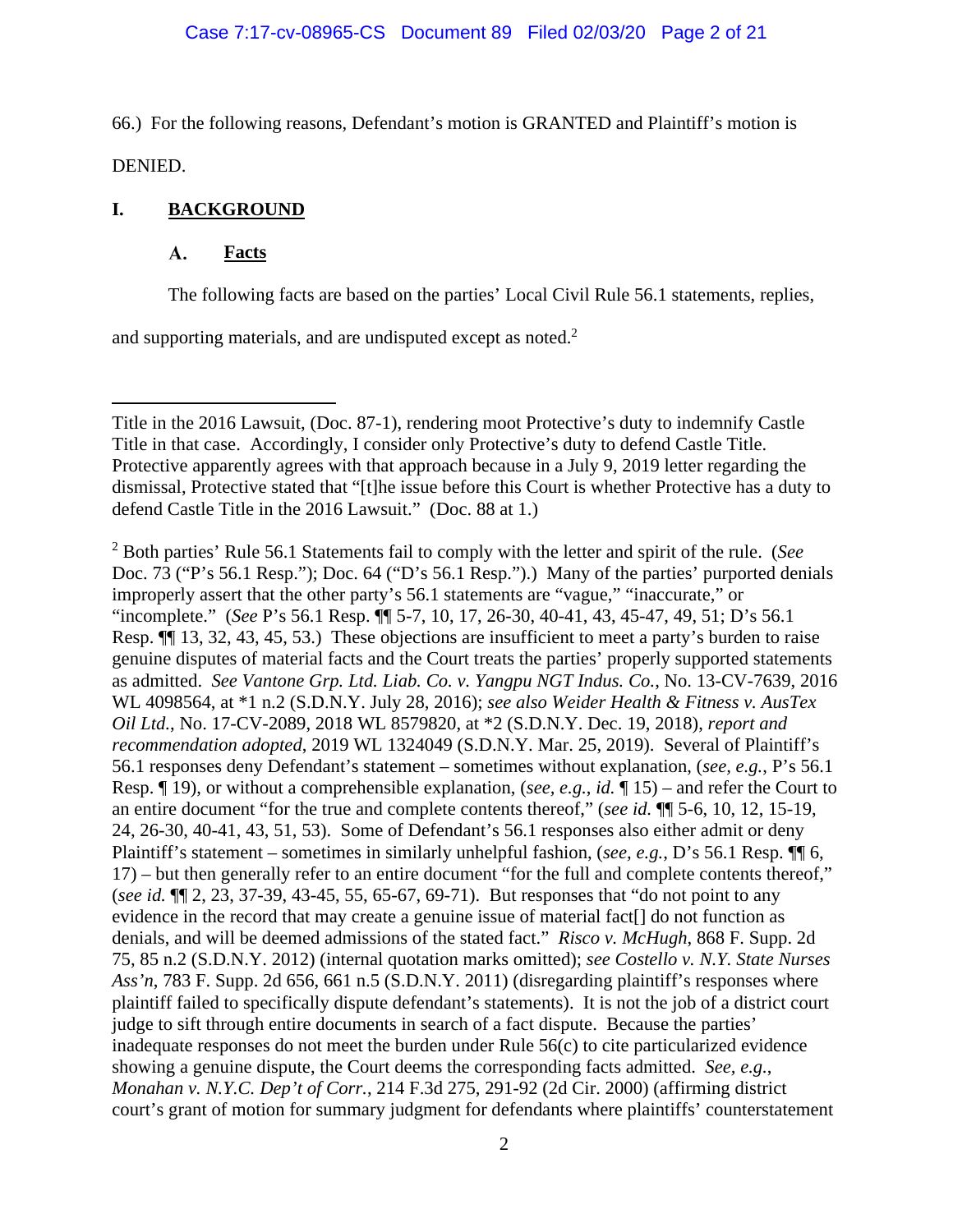## **1. Policy 18-01**

From 2014 to 2017, Protective issued to Castle Title three consecutive professional liability insurance policies. (P's 56.1 Resp. ¶¶ 9, 23; *see* Doc. 61-7 ("Policy 18-00"); Compl. Ex. A ("Policy 18-01"); Doc. 61-11 ("Policy 18-02").) Prior to the expiration of Policy 18-00 on September 10, 2015, Castle Title applied to Protective for a second year of coverage. (P's 56.1 Resp. ¶ 14.) On September 9, 2015, Ronald Rauschenbach, president and owner of Castle Title, completed a "Title Agents, Abstractor/Searchers and Escrow/Closing Agents Application" through American Insurance Professionals LLC ("AIP") to obtain Policy 18-01. (*Id.* ¶ 8; *see*  Compl. Ex. H ("AIP Application").) The AIP Application contains a section entitled "Loss/Claim Information" that asks several questions, including:

38. Is the Applicant or any other person proposed for insurance aware of any incident or circumstance which MAY RESULT in a CLAIM being made against the Applicant or any past or present owners, partners, officers, directors, employees or predecessors in business?

(AIP Application at 6 (emphasis in original).) Rauschenbach selected "No" in response to this question. (*Id.*) The AIP Application also stated, "Please be advised that any proceedings, claims, incidents and/or circumstances identified in responses to question number . . . 38 will be excluded from any coverage resulting from this application." (*Id.* (emphasis omitted).) Further, the AIP Application contained a "Supplemental Claim / Incident / Circumstance Information Sheet" on which Rauschenbach certified that he had not had any claims in the past five years. (*Id.* at 9.)

failed to set forth particularized evidence showing a triable issue); *Johnson v. City of N.Y.*, No. 10-CV-6294, 2012 WL 1076008, at \*3 (S.D.N.Y. Mar. 28, 2012) (court is not obligated "to perform an independent review of the record to find proof of a factual dispute") (internal quotation marks omitted).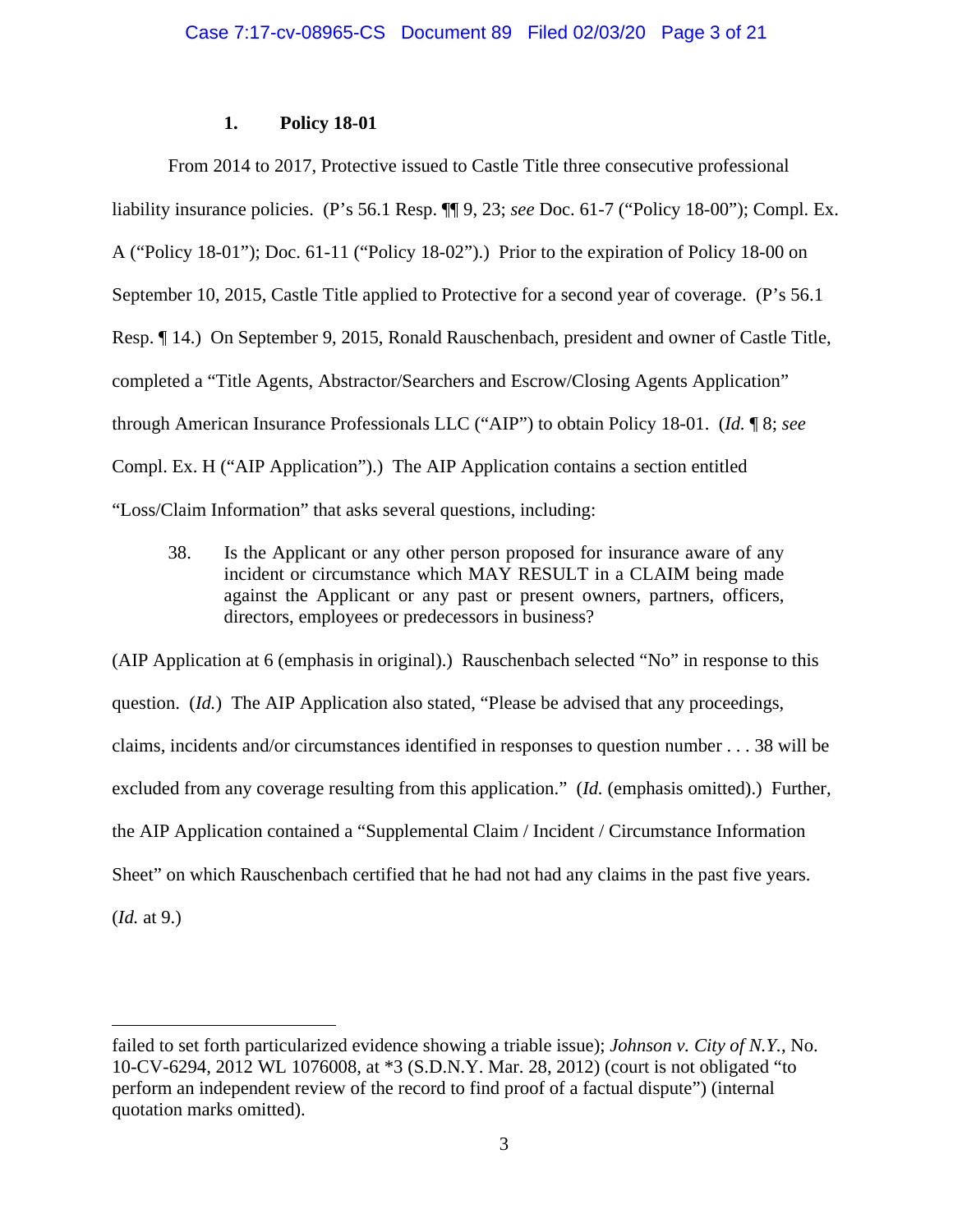#### Case 7:17-cv-08965-CS Document 89 Filed 02/03/20 Page 4 of 21

Protective agreed to underwrite a second insurance policy for Castle Title – Policy 18-01 – with a policy period of September 10, 2015, to September 10, 2016. (Policy 18-01 at 1; P's 56.1 Resp. ¶ 15.) Policy 18-01 is a "claims made and reported policy" that applies only to claims made and reported during the relevant policy period. (Policy 18-01 at 1 (emphasis omitted).) A "Claim" is defined in  $\S$  III(C)(4) of Policy 18-01 to include "a written demand by subpoena upon an Insured as a non-party to litigation or arbitration involving Professional Services provided by such Insured."  $(Id. \S \III(C)(4)$  (emphasis omitted).) "Related Claims" are defined as

all Claims . . . arising out of a single Wrongful Act or a series of Wrongful Acts that have a common nexus, are interrelated or are logically or causally connected by reason of any fact, circumstance, situation, event, transaction, practice, act, error, omission, decision or cause or series of causally-connected facts, circumstances, situations, events, transactions, practices, acts, errors, omissions, decisions or causes.

(*Id.* § III(U) (emphasis omitted).) A "Wrongful Act" includes "a negligent act, error or omission or Personal Injury committed by an Insured or any natural person for whose Wrongful Acts the Insured is legally responsible solely in the rendering or failing to render Professional Services for a client for a fee or other compensation." (*Id.* § III(Y) (emphasis omitted).) Under the policy, "[a]ll Related Claims shall be deemed a single Claim, and such Claim shall be considered first made on the date the earliest such Related Claim is first made against an Insured, regardless of whether such date is before or during the Policy Period." (*Id.* § V(C) (emphasis omitted).)

### **2. The 2010 Foreclosure Actions**

On August 20, 2010, Sovereign Bank filed two foreclosure actions in New York Supreme Court in Westchester County. (P's 56.1 Resp. ¶¶ 30, 35; *see id.* ¶¶ 29-47.) In the first action ("Foreclosure Action 1"), Sovereign Bank sought to foreclose on a mortgage it had granted to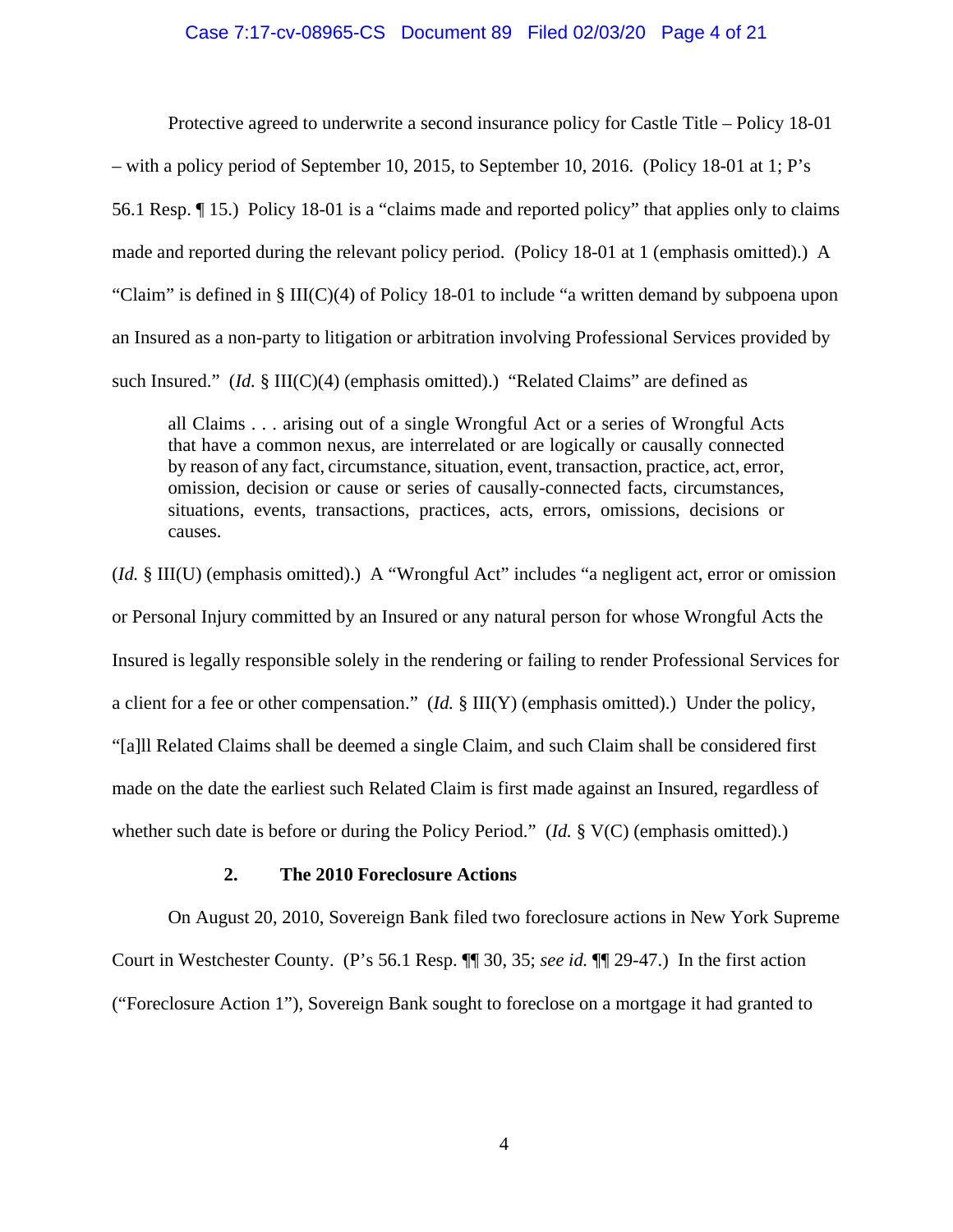#### Case 7:17-cv-08965-CS Document 89 Filed 02/03/20 Page 5 of 21

Fox Island Properties, LLC, that was in default. (*Id.* 1 30; *see* Doc. 61-17.)<sup>3</sup> The sole cause of action alleged by Sovereign Bank was for "foreclosure of mortgage," and the relief sought by Sovereign Bank was a judgment of foreclosure and sale of the property secured by a note held by Sovereign Bank. (P's 56.1 Resp. ¶ 31; *see* Doc. 61-17 ¶¶ 38-43.) In the second foreclosure action ("Foreclosure Action 2"), Sovereign Bank sought to reform a mortgage to correct a property description and foreclose on several mortgages granted to Fox Island Properties that were in default. (P's 56.1 Resp. 1 35; *see* Doc. 80-19.)<sup>4</sup> The sole causes of action alleged by Sovereign Bank were "foreclosure of mortgage" and "reformation of property description in mortgage." (P's 56.1 Resp. ¶ 36; Doc. 80-19 ¶¶ 39-50.) Castle Title was not a party to Foreclosure Action 1 or Foreclosure Action 2 (collectively, the "Foreclosure Actions"), (P's 56.1 Resp. ¶¶ 32, 37), and the claims alleged in the Foreclosure Actions did not involve any professional services provided by Castle Title, (*id.* ¶ 39).

In 2011, during the course of the Foreclosure Actions, Sovereign Bank assigned its interest in the debt to SR Holdings I, LLC ("SR Holdings"), and SR Holdings was substituted into the actions as plaintiff. (*Id.* ¶ 33.) On September 24, 2012, a final judgment of deficiency in the amount of \$2,836,459.42 was issued to SR Holdings in Foreclosure Action 1, (*id.* ¶ 34), and on January 7, 2013, a final judgment of deficiency in the amount of \$1,618,929.82 was issued to SR Holdings in Foreclosure Action 2, (*id.* ¶ 38).

<sup>3</sup> *See Sovereign Bank v. Fox Island Props., LLC*, Index No. 20492/2010 (N.Y. Sup. Ct. 2010).

<sup>4</sup> *See Sovereign Bank v. Fox Island Props., LLC*, Index No. 20493/2010 (N.Y. Sup. Ct. 2010).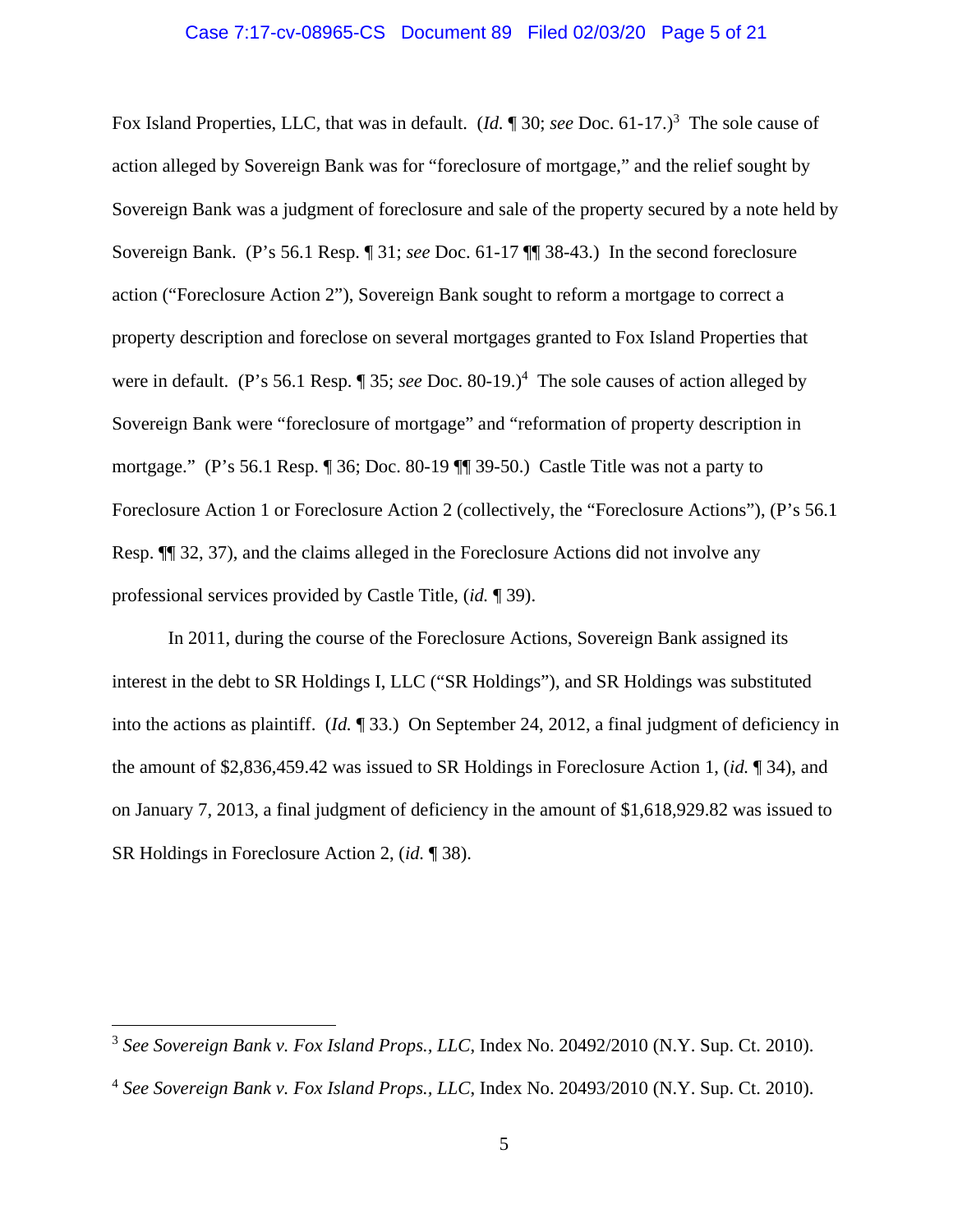## **3. The 2013 Lawsuit**

 On March 21, 2013, SR Holdings filed a lawsuit in the Westchester County Supreme Court (the "2013 Lawsuit") against certain defendants in the Foreclosure Actions and others, seeking to set aside certain conveyances and to declare them null and void on the basis that they were made to avoid payment of the judgment issued in Foreclosure Action  $1<sup>5</sup>$  (D's 56.1 Resp. ¶ 13; Doc. 80-23 at 54.) Castle Title was not a party to the 2013 Lawsuit. (D's 56.1 Resp. ¶ 14.) On September 11, 2015, SR Holdings filed a motion for leave to amend the complaint in the 2013 Lawsuit to add Castle Title as a defendant, (Doc. 80-24 ¶¶ 2, 11, 23), which was denied on October 28, 2015, (*see* Doc. 80-26). On November 7, 2016, the 2013 Lawsuit was dismissed without prejudice for failure to name all necessary parties. (*See* Doc. 80-27 at 6:3-5.) There is no evidence that Castle Title was aware of the 2013 Lawsuit at the time.6

## **4. The 2015 Subpoena**

On July 21, 2015, Castle Title was served with a post-judgment judicial subpoena *duces tecum*. (P's 56.1 Resp. ¶¶ 26, 40; *see* Compl. Ex. C ("2015 Subpoena").) The 2015 Subpoena bore the caption of Foreclosure Action 1 and was issued by SR Holdings as judgment creditor in

<sup>5</sup> *See SR Holdings I, LLC v. Cannavo*, Index No. 54196/2013 (N.Y. Sup. Ct. 2013).

<sup>&</sup>lt;sup>6</sup> Protective argues that Castle Title was aware of the 2013 Lawsuit because Rauschenbach testified at an August 22, 2018 deposition that he could not recall whether he had provided testimony in connection with the 2013 Lawsuit. (Doc. 79 ("P's Mem.") at 3 n.2; *see* Doc. 80-18 at 45:11-16.) But that fact does not show that he knew about the 2013 Lawsuit while it was going on. First, Rauschenbach testified that his knowledge of the 2013 Lawsuit was based on what he learned from reading the pleadings in the instant case. (Doc. 80-18 at 44:12-45:10.) Second, although Rauschenbach had previously given a deposition (on November 1, 2016), that deposition was in connection with Foreclosure Action 1, not the 2013 Lawsuit. (*See* Doc. 80- 32.) Third, as a matter of logic, Rauschenbach's lack of recollection in 2016 about whether he testified in the 2013 Lawsuit does not amount to evidence that he did testify and therefore knew about the 2013 Lawsuit. Finally, in any event, Protective does not claim (in the Complaint or otherwise) that the 2013 Lawsuit is a "Related Claim" relieving it of its obligation to defend the 2016 Lawsuit.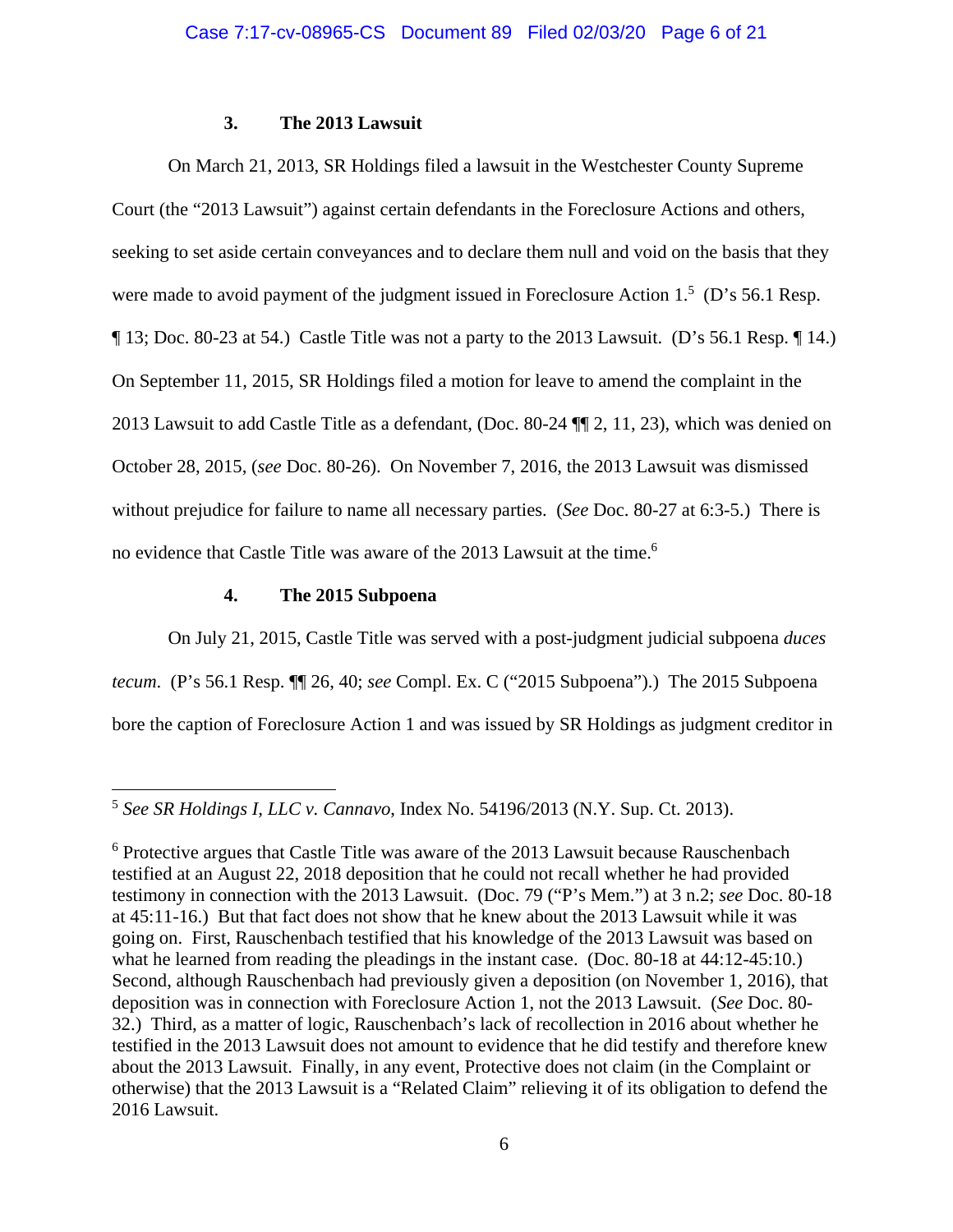#### Case 7:17-cv-08965-CS Document 89 Filed 02/03/20 Page 7 of 21

the amount of \$2,836,459.42, together with unpaid interest from September 24, 2012. (*See* 2015 Subpoena at 1-2.) SR Holdings sought documents from Castle Title as title agent and asserted that these documents were "material and necessary to determine the bona fides of the various transfers, mortgages, mortgage debts and interest in the properties, to establish the chain of encumbrances and the chain of title and to determine the equity values of the properties." (*Id.* at 2.)

 Castle Title did not timely comply with its obligation to produce documents in response to the 2015 Subpoena, (P's 56.1 Resp. ¶ 43), and on October 8, 2015, SR Holdings filed a motion to compel, (Compl. Ex. D). The motion to compel stated that the 2015 Subpoena was "issued to aid in the enforcement of the judgment" obtained in "[t]he above entitled mortgage foreclosure action" – *i.e.*, Foreclosure Action 1.  $(Id. Ex. D at 4,11.)^7$  In the motion to compel, SR Holdings argued that as "Judgment Creditor," it was "entitled to the documents requested" in the 2015 Subpoena. (*Id.* Ex. D at 4.) The motion was unopposed. (*Id.* Ex. E at 2.) On October 7, 2015, New York Supreme Court Justice Mary H. Smith issued a Decision and Order directing Castle Title, as a non-party, to comply with "a subpoena issued . . . to aid in the enforcement of a judgment." (*Id.* Ex. E at 2.) On October 27, 2015, SR Holdings filed a motion for contempt based on Castle Title's failure to comply with the 2015 Subpoena and Justice Smith's Order. (*Id.* Ex. F at 1-2.) On December 15, 2015, Justice Smith granted the contempt motion, (*id.* Ex. G at 2), and on April 21, 2016, after Castle Title complied, (*see* Doc. 80-18 at 71), she vacated it, (Doc. 80-33).

 $7$  Because Compl. Ex. D is not continuously paginated, pincites refer to the page numbers generated by the ECF system.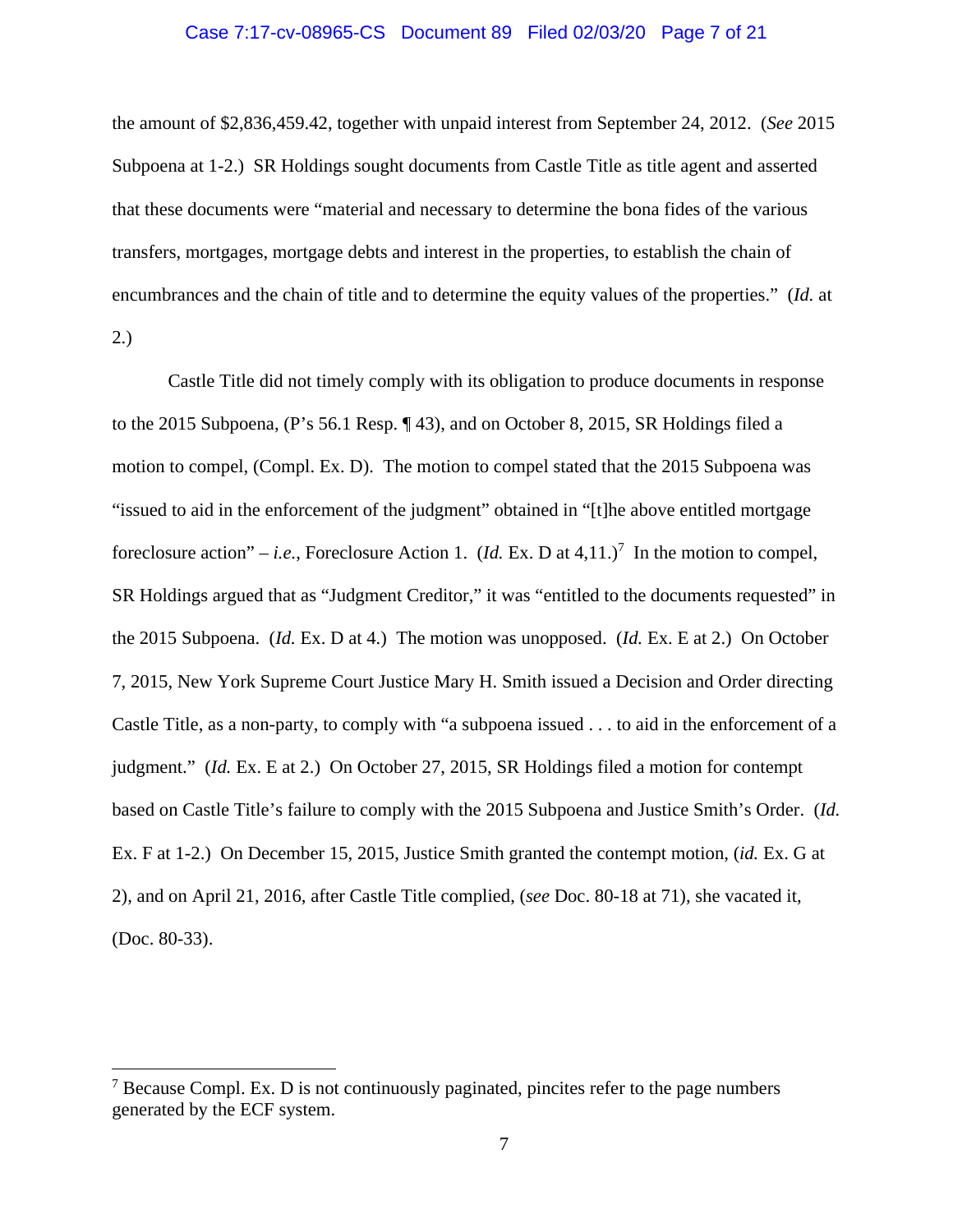## **5. The 2016 Lawsuit**

On April 1, 2016, SR Holdings named Castle Title as a defendant in the 2016 Lawsuit filed in Westchester County Supreme Court.8 (D's 56.1 Resp. ¶ 43; *see* Doc. 80-34.) On November 14, 2016, SR Holdings amended the complaint in the 2016 Lawsuit. (P's 56.1 Resp. ¶¶ 2, 48-49; *see* Compl. Ex. B ("2016 Lawsuit Compl.").) The amended complaint alleged that Castle Title "negligently and/or fraudulently delayed" in submitting real estate documents for recording by the County Clerk. (2016 Lawsuit Compl. ¶¶ 546-554.) SR Holdings also asserted general claims for conspiracy, fraud, and fraudulent conveyance against all defendants. (*Id.* ¶¶ 555-599.) On July 5, 2016, Castle Title received the 2016 Complaint by certified mail. (P's 56.1 Resp. ¶ 52; Compl. Ex. I at 2.) By email dated July 19, 2016, Castle Title's insurance broker, AIP, provided notice of the 2016 Lawsuit notice to Protective under Policy 18-01. (P's 56.1 Resp. ¶ 52; Compl. Ex. I at 1.) By letter dated August 8, 2016, Protective acknowledged receipt of the 2016 Lawsuit and reserved its rights. (P's 56.1 Resp. ¶ 53; Compl. Ex. J.)

On September 8, 2016 – prior to Policy 18-01's expiration – Rauschenbach applied to Protective for a third year of insurance coverage by submitting another "Title Agents, Abstractor/Searchers, and Escrow/Closing Agents Application" through AIP. (Doc. 61-10.) Rauschenbach disclosed in the application the fact that Castle Title had been named as a defendant in the 2016 Lawsuit. (*Id.* at 9.) He listed the "date of alleged act or omission" as "2012? 2013?" and identified the "date of claim made" as July 19, 2016, (*id.*), which is the date that AIP provided notice of the 2016 Lawsuit notice to Protective under Policy 18-01, (P's 56.1 Resp. ¶ 52; Compl. Ex. I at 1). Protective issued Policy 18-02 for the period September 10, 2016, to September 10, 2017. (Doc. 61-11.)

<sup>8</sup> *See SR Holdings I, LLC v. Cannavo*, Index No. 54202/2016 (N.Y. Sup. Ct. 2016).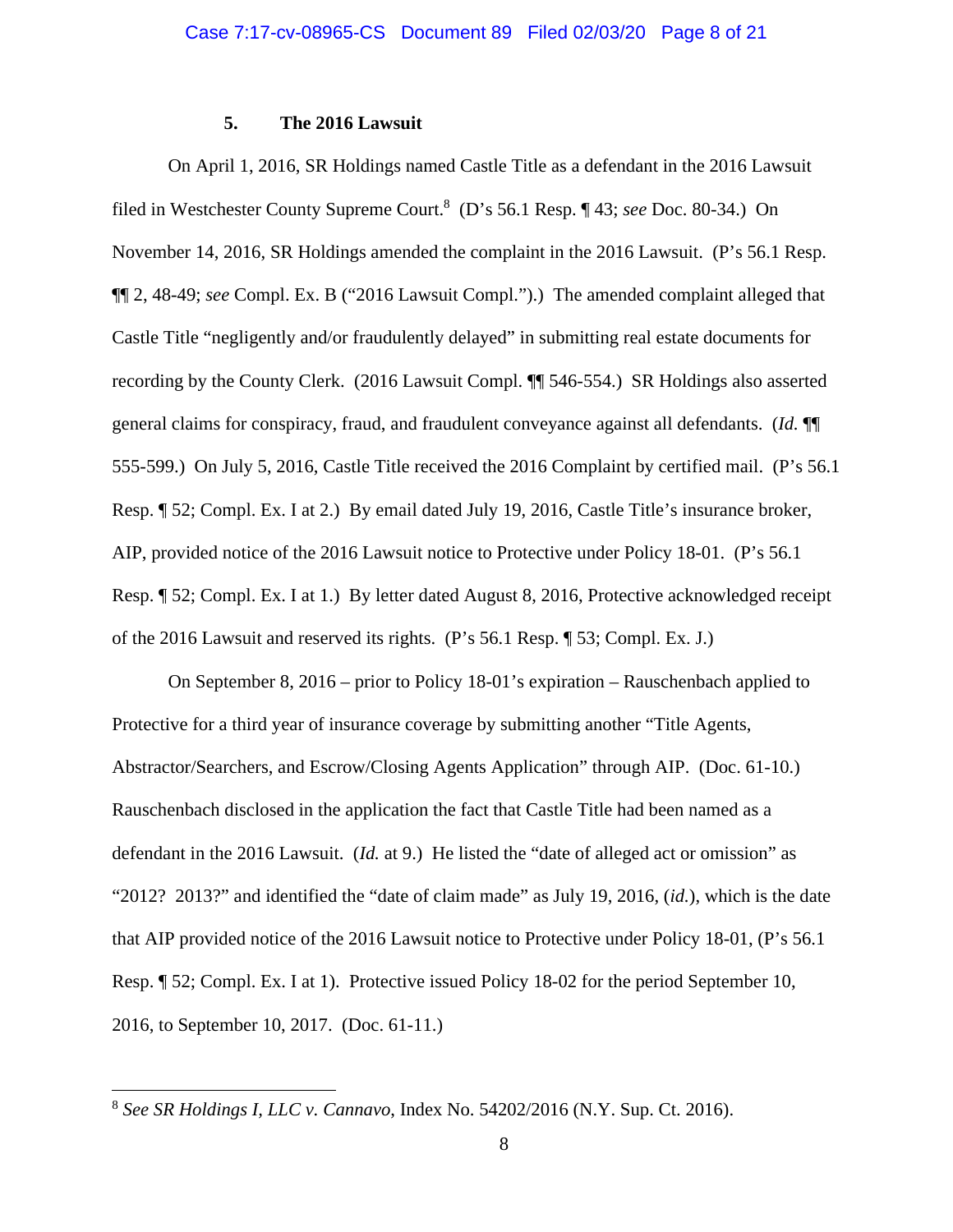#### Case 7:17-cv-08965-CS Document 89 Filed 02/03/20 Page 9 of 21

On March 21, 2017, and September 25, 2017, Protective issued supplemental coverage position letters for the 2016 Lawsuit, reserving its rights under Policy 18-01. (D's 56.1 Resp. ¶¶ 70-71; Compl. Exs. K-L.) On June 28, 2019, all claims and cross-claims against Castle Title in the 2016 Lawsuit were dismissed by the Westchester County Supreme Court. (*See* Doc. 87- 1.)

#### В. **Procedural History**

On November 16, 2017, Protective filed the instant case against Castle Title seeking a declaratory judgment that Protective has no duty to defend or indemnify Castle Title in the 2016 Lawsuit. (Compl.) Defendant answered on January 26, 2018. (Doc. 18.) On November 1, 2018, following discovery, both parties filed pre-motion letters in anticipation of their motions for summary judgment, (Docs. 41, 42), and the Court held a pre-motion conference on November 13, 2018, (Minute Entry dated Nov. 13, 2018). The instant motions followed.

Plaintiff seeks declaratory relief on the following four causes of action: (1) "Claim Deemed First Made Prior to Policy Period," (Compl. ¶¶ 46-52); (2) "Warranty Exclusion," (*id.* ¶¶ 53-59); (3) "No 'Loss,'" (*id.* ¶¶ 65-70); and (4) "Recoupment of Defense Costs," (*id.* ¶¶ 71-  $74$ ).<sup>9</sup>

### **II. LEGAL STANDARD**

Summary judgment is appropriate when "the movant shows that there is no genuine dispute as to any material fact and the movant is entitled to judgment as a matter of law." Fed. R. Civ. P. 56(a). "[T]he dispute about a material fact is 'genuine' . . . if the evidence is such that

<sup>&</sup>lt;sup>9</sup> On September 17, 2018, the parties jointly stipulated to the dismissal of Plaintiff's third cause of action for "Conduct Exclusion," (Compl. ¶¶ 60-64). (*See* Doc. 40.) On December 18, 2018, Plaintiff voluntarily dismissed Rauschenbach from the case. (Doc. 50.)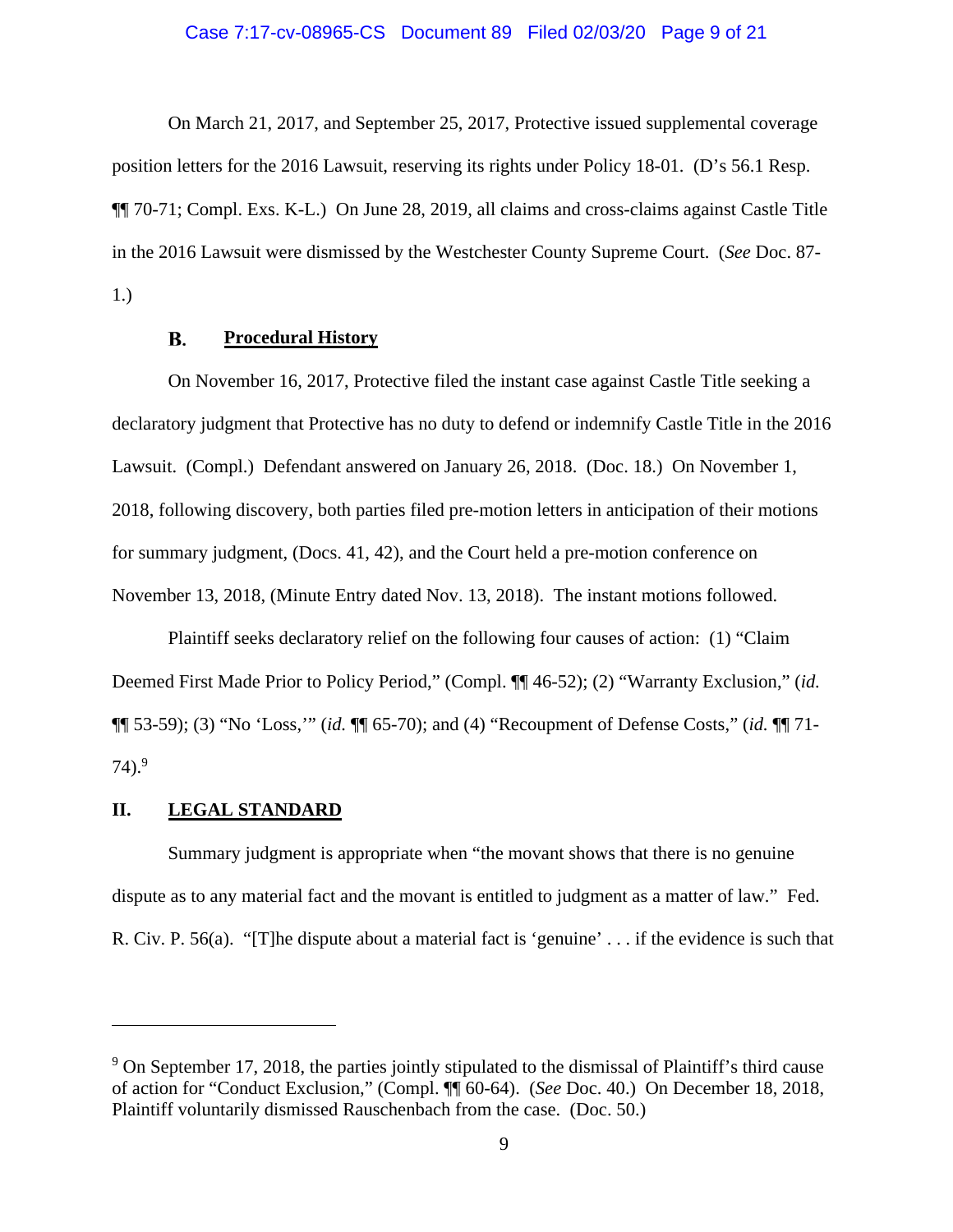#### Case 7:17-cv-08965-CS Document 89 Filed 02/03/20 Page 10 of 21

a reasonable jury could return a verdict for the nonmoving party." *Anderson v. Liberty Lobby, Inc.*, 477 U.S. 242, 248 (1986). A fact is "material" if it "might affect the outcome of the suit under the governing law . . . . Factual disputes that are irrelevant or unnecessary will not be counted." *Id.* On a motion for summary judgment, "[t]he evidence of the non-movant is to be believed, and all justifiable inferences are to be drawn in his favor." *Id.* at 255.

The movant bears the initial burden of demonstrating "the absence of a genuine issue of material fact," and, if satisfied, the burden then shifts to the non-movant to "present evidence sufficient to satisfy every element of the claim." *Holcomb v. Iona Coll.*, 521 F.3d 130, 137 (2d Cir. 2008) (citing *Celotex Corp. v. Catrett*, 477 U.S. 317, 323 (1986)). "The mere existence of a scintilla of evidence in support of the [non-movant's] position will be insufficient; there must be evidence on which the jury could reasonably find for the [non-movant]." *Anderson*, 477 U.S. at 252. Moreover, the non-movant "must do more than simply show that there is some metaphysical doubt as to the material facts," *Matsushita Elec. Indus. Co. v. Zenith Radio Corp.*, 475 U.S. 574, 586 (1986), and he "may not rely on conclusory allegations or unsubstantiated speculation," *Fujitsu Ltd. v. Fed. Express Corp.*, 247 F.3d 423, 428 (2d Cir. 2001) (internal quotation marks omitted).

"A party asserting that a fact cannot be or is genuinely disputed must support the assertion by . . . citing to particular parts of materials in the record, including depositions, documents, electronically stored information, affidavits or declarations, stipulations . . . admissions, interrogatory answers, or other materials . . . ." Fed. R. Civ. P. 56(c)(1). Where an affidavit is used to support or oppose the motion, it "must be made on personal knowledge, set out facts that would be admissible in evidence, and show that the affiant . . . is competent to testify on the matters stated." *Id.* 56(c)(4); *see Major League Baseball Props., Inc. v. Salvino,* 

10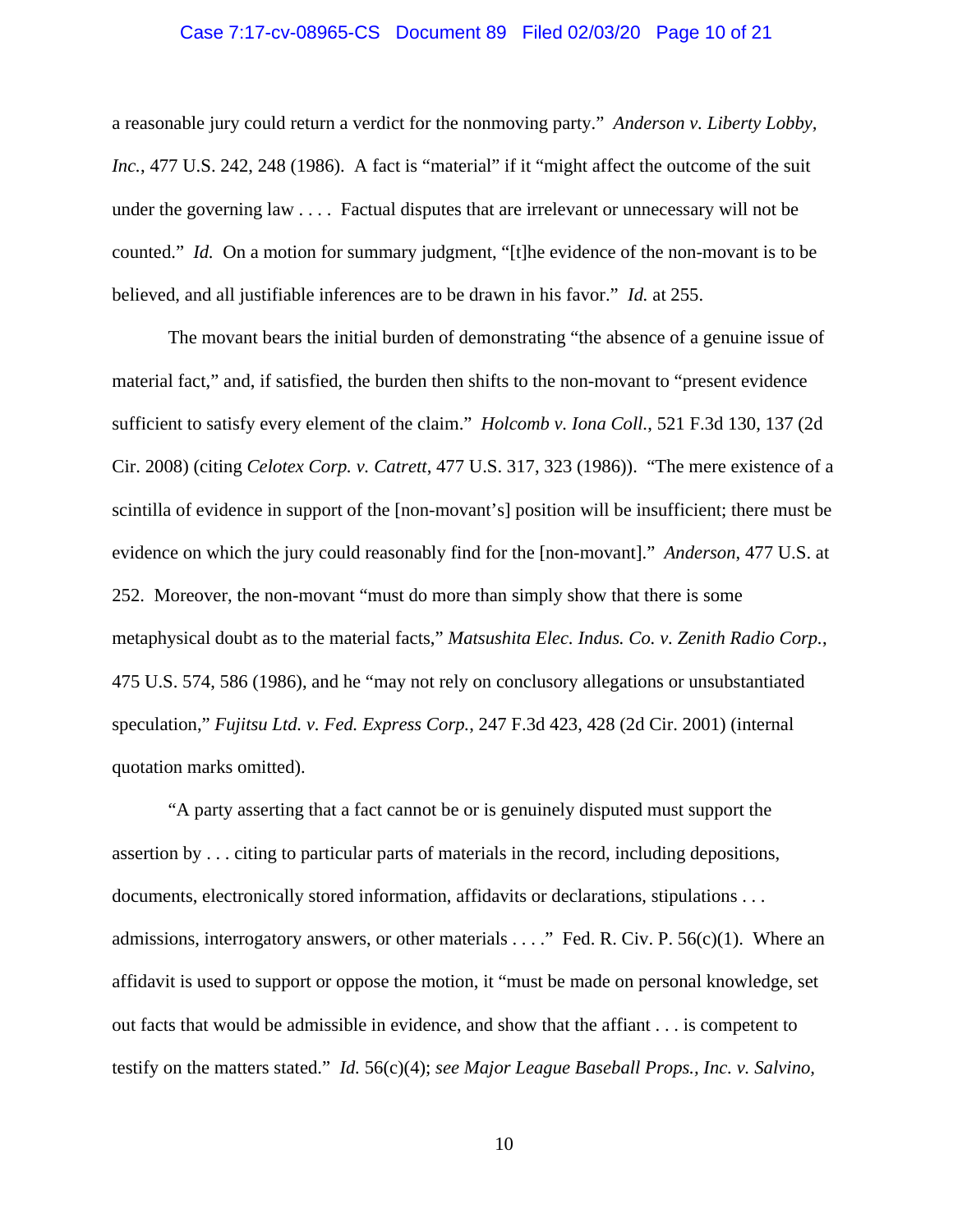# Case 7:17-cv-08965-CS Document 89 Filed 02/03/20 Page 11 of 21

*Inc.*, 542 F.3d 290, 310 (2d Cir. 2008). In the event that "a party fails . . . to properly address another party's assertion of fact as required by Rule 56(c), the court may . . . consider the fact undisputed for purposes of the motion" or "grant summary judgment if the motion and supporting materials – including the facts considered undisputed – show that the movant is entitled to it." Fed. R. Civ. P. 56(e).

Where, as here, the Court simultaneously is considering multiple motions for summary judgment, the Court applies the same summary judgment standard as that used for deciding individual motions for summary judgment. *See Penguin Group (USA) Inc. v. Steinbeck*, 537 F.3d 193, 200 (2d Cir. 2008) (explaining that facts must be construed in the light most favorable to the non-moving party for each cross-motion for summary judgment); *Morales v. Quintel Entm't, Inc.*, 249 F.3d 115, 121 (2d Cir. 2001) ("[E]ach party's motion must be examined on its own merits, and in each case all reasonable inferences must be drawn against the party whose motion is under consideration."). Where the motion and cross motion seek a determination of the same issue, however, the Court may address them together. *See Royal & Sun All. Ins., PLC v. E.C.M. Transp., Inc*., No. 14-CV-3770, 2015 WL 5098119, at \*2 (S.D.N.Y. Aug. 31, 2015); *Chartis Seguros Mex., S.A. de C.V. v. HLI Rail & Rigging, LLC*, 3 F. Supp. 3d 171, 179 (S.D.N.Y. 2014).

#### **III. DISCUSSION**

"Under New York law, insurance policies are interpreted according to general rules of contract interpretation." *Olin Corp. v. Am. Home Assurance Co.*, 704 F.3d 89, 98 (2d Cir. 2012) (footnote omitted).10 Specifically, "'words and phrases [in a contract] should be given their plain meaning, and the contract should be construed so as to give full meaning and effect to all of its

 $10$  Neither party disputes that New York law governs the interpretation of the insurance policy.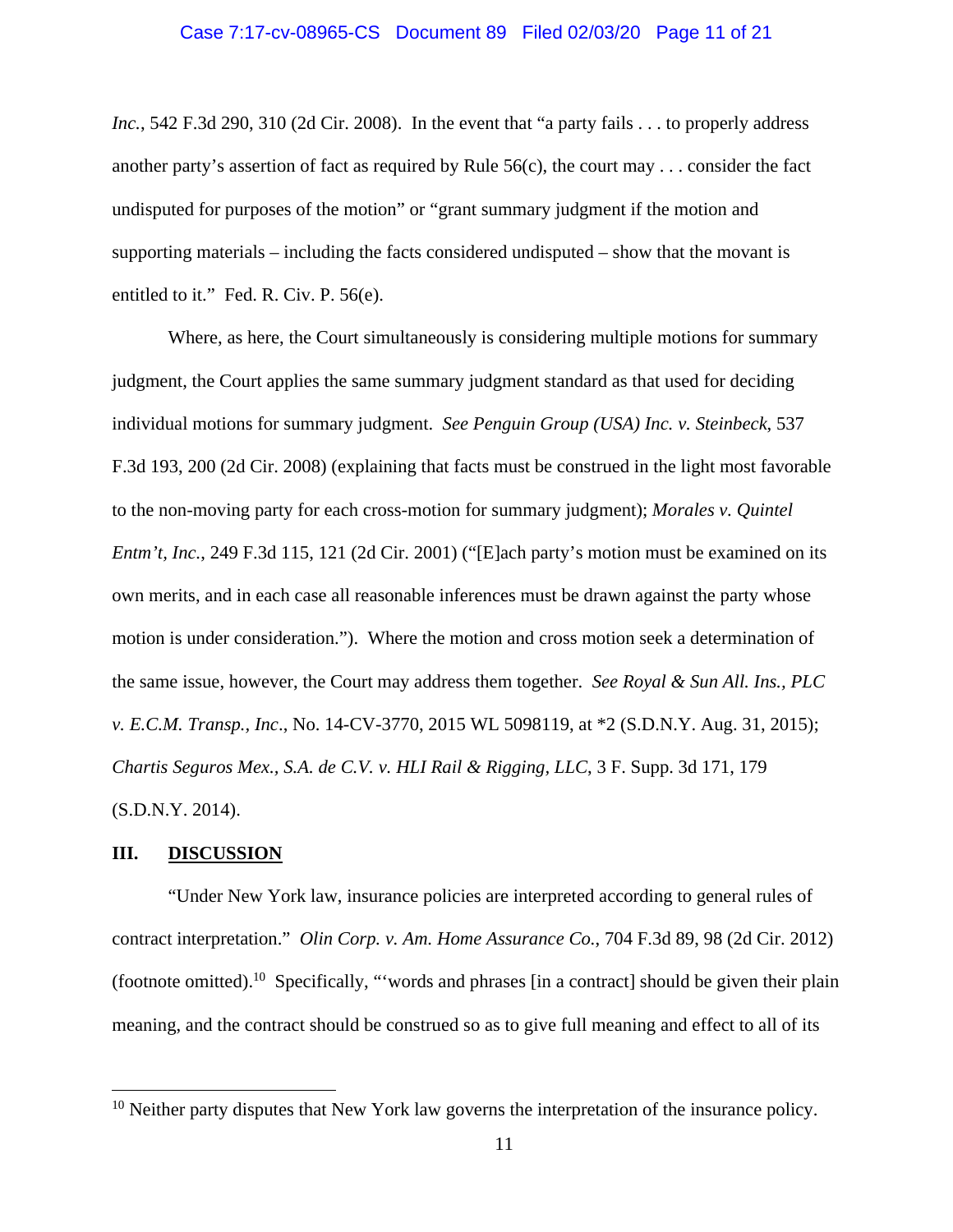#### Case 7:17-cv-08965-CS Document 89 Filed 02/03/20 Page 12 of 21

provisions.'" *Id.* at 99 (alteration in original) (quoting *LaSalle Bank Nat'l Ass'n v. Nomura Asset Capital Corp.*, 424 F.3d 195, 206 (2d Cir. 2005)). "Unambiguous terms are to be given their plain and ordinary meaning, and ambiguous language should be construed in accordance with the reasonable expectations of the insured when [it] entered into the contract." *Nat'l Union Fire Ins. Co. of Pittsburgh v. Stroh Cos.*, 265 F.3d 97, 103 (2d Cir. 2001) (internal quotation marks omitted). "[C]ontract terms are ambiguous if they are capable of more than one meaning when viewed objectively by a reasonably intelligent person who has examined the context of the entire integrated agreement and who is cognizant of the customs, practices, usages and terminology as generally understood in the particular trade or business." *Olin Corp.*, 704 F.3d at 99 (internal quotation marks omitted). If the insurance policy is ambiguous, the court may consider extrinsic evidence to determine the parties' intent in the formation of the policy. *Id.* "[I]f the extrinsic evidence does not yield a conclusive answer as to the parties' intent, a court may apply other rules of contract construction, including the rule of *contra proferentem*," meaning that any ambiguity in an insurance policy drafted by the insurer should be resolved in the insured's favor. *Parks Real Estate Purchasing Grp. v. St. Paul Fire & Marine Ins. Co.*, 472 F.3d 33, 43 (2d Cir. 2006) (alteration and internal quotation marks omitted).

#### **First Cause of Action – Claim Deemed First Made Prior to Policy Period**  A.

Protective argues that the 2015 Subpoena was a "Claim" under the terms of Policy 18-00 and Policy 18-01; it was not reported to Protective when it was made during the term of Policy 18-00; while Castle Title did report the 2016 Lawsuit as a Claim during the term of Policy 18-01, the 2016 Lawsuit and the 2015 Subpoena are "Related Claims" and thus deemed to have been made when the earlier Claim was made; because that earlier Claim was made during the term of Policy 18-00 but not reported at that time, Protective has no obligation to defend Castle Title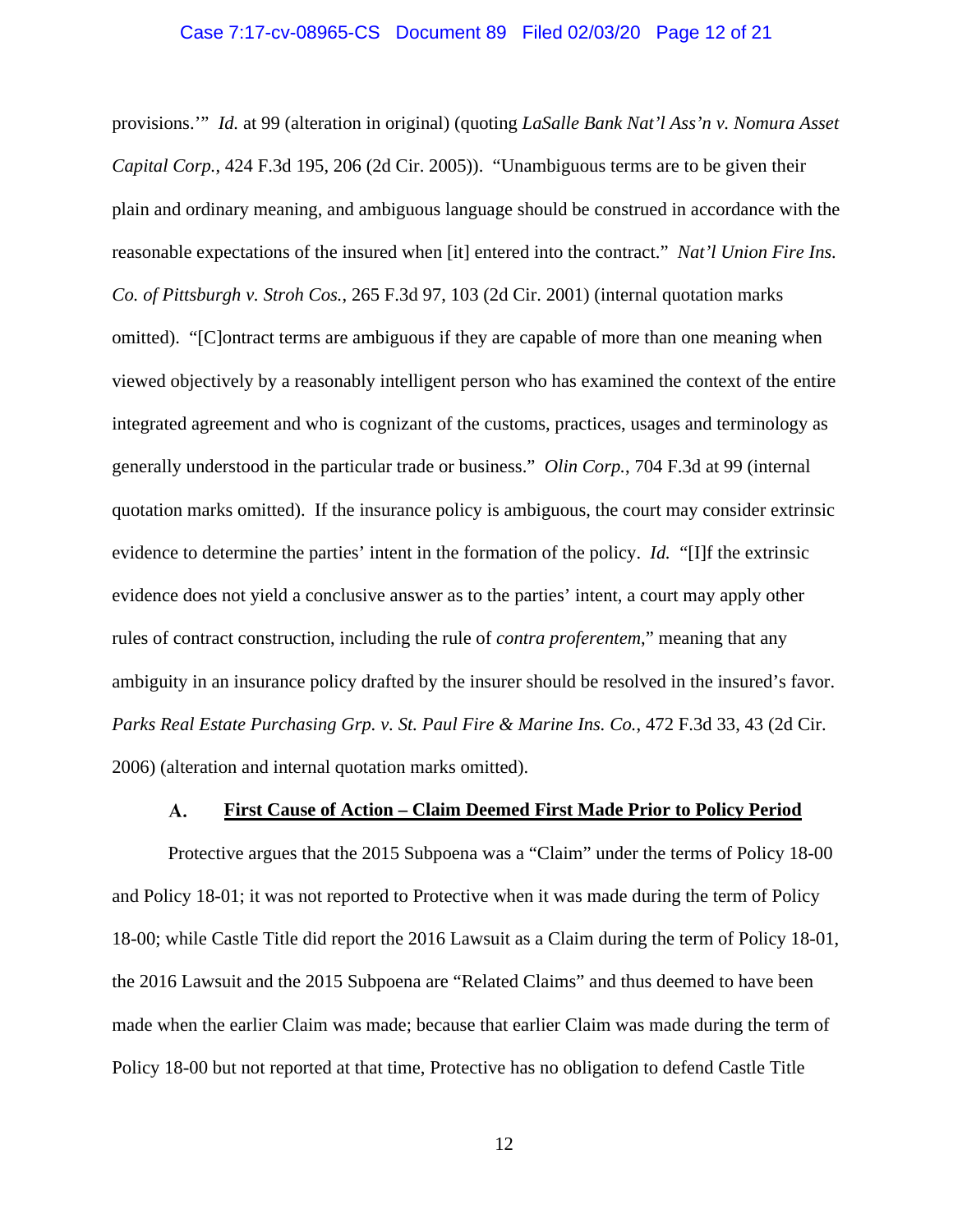#### Case 7:17-cv-08965-CS Document 89 Filed 02/03/20 Page 13 of 21

under Policy 18-00; and because the Claim was made before Policy 18-01 came into effect, Protective has no obligation to defend Castle Title under that policy either. In other words, if the 2015 Subpoena and 2016 Lawsuit are "Related Claims," then they are considered a single claim made on the earliest date either was first made against Castle Title, (Policy 18-01 § V(C)), which in this case is July 21, 2015, the date Castle Title was served with the 2015 Subpoena. Because July 21, 2015, predates Policy 18-01's policy period of September 10, 2015, to September 10, 2016, Protective would be able to disclaim coverage under Policy 18-01 for the 2016 Lawsuit, and because the 2015 Subpoena was not reported to Protective during the policy period of Policy 18-00, Protective would be able to disclaim coverage under that policy as well.

Neither party contends that Policy 18-01 or its definitions of "Claim" or "Related Claims" are ambiguous. But Castle Title contends that the 2015 Subpoena and 2016 Lawsuit are not "Related Claims" because the 2015 Subpoena is not a "Claim" at all. It argues that the 2015 Subpoena was issued to it as a non-party to litigation involving the foreclosure of mortgages, not litigation involving its services, and thus the 2015 Subpoena was not issued to Castle Title "as a non-party to litigation or arbitration involving Professional Services provided by" Castle Title. (Doc. 59 ("D's Mem.") at 6-9.) Protective asserts that the phrase "involving Professional Services by [the insured]" in Section  $III(C)(4)$  of Policy 18-01 modifies "subpoena," not "litigation or arbitration," and thus the 2015 Subpoena is a "Claim" because Castle Title rendered professional services in connection with the properties that are the subject of the 2015 Subpoena. (P's Mem. at 12-14.)

I reject Protective's argument. The only reasonable interpretation of the language of Policy 18-01's definition of "Claim" is that the adjectival clause "involving professional services" modifies the nouns that it immediately follows, which is "litigation or arbitration." The

13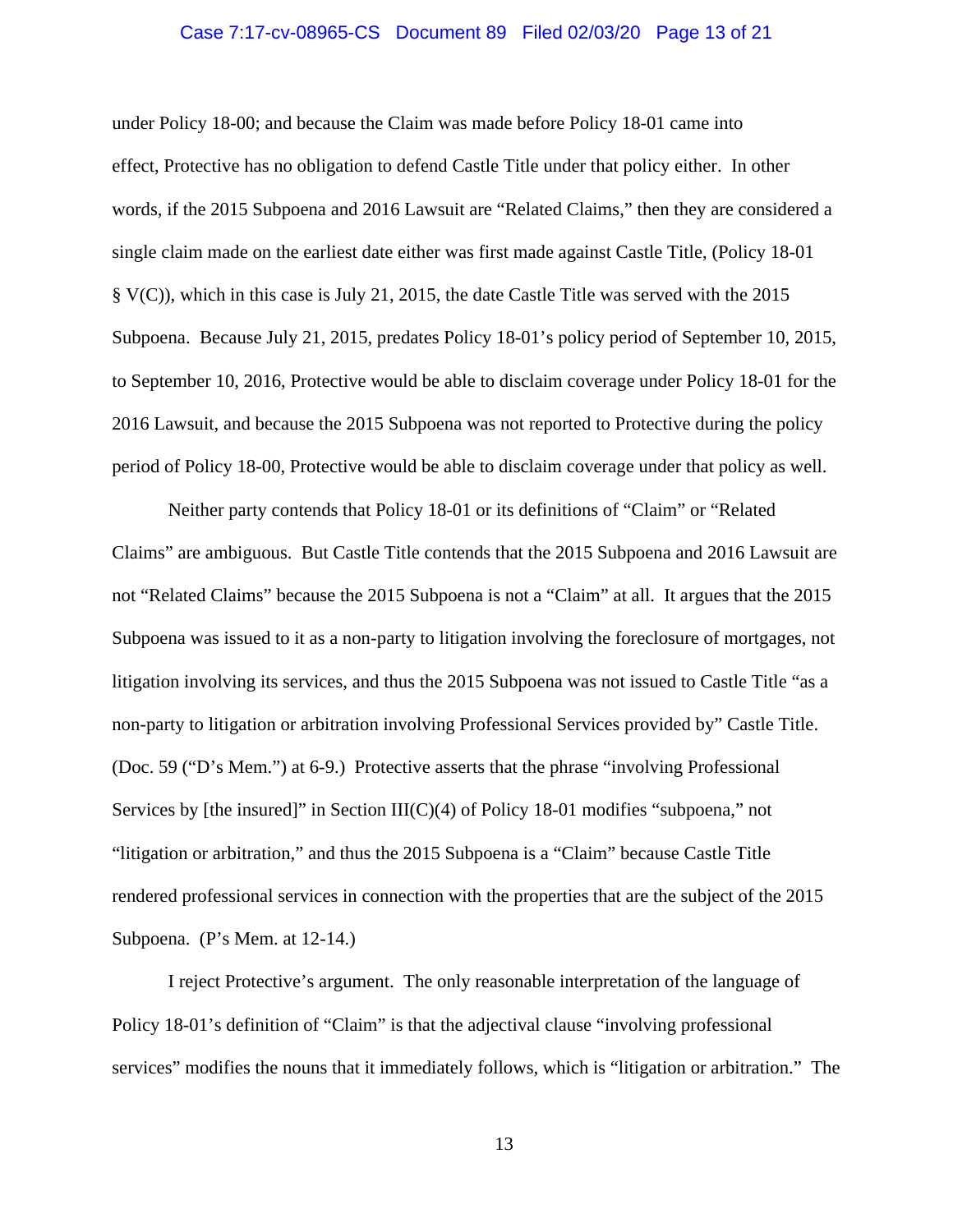# Case 7:17-cv-08965-CS Document 89 Filed 02/03/20 Page 14 of 21

language of Policy 18-01 asks whether the "litigation or arbitration" pursuant to which the 2015 Subpoena was issued "involve[es] [Castle Title's] Professional Services." (*See* Policy 18-01 § III(C)(4) (emphasis omitted).) Therefore, to qualify as a "Claim" under that section, the "Claim" must be a subpoena issued in a "litigation or arbitration" "involving Professional Services" by Castle Title.

The 2015 Subpoena does not so qualify. It was a post-judgment subpoena issued by SR Holdings, a judgment creditor, in an effort to enforce the judgment resulting from Foreclosure Action 1. The 2015 Subpoena bears the caption and index number for Foreclosure Action 1. It explicitly states that it has was issued by SR Holdings as "judgment creditor" in Foreclosure Action 1. There were no claims in either Foreclosure Action against Castle Title, nor any allegation relating to anything Castle Title did or did not do. The post-judgment subpoena was for the purpose of enforcing the judgment, not questioning Castle Title's professional services. There was no litigation involving Castle Title's "Professional Services" until SR Holdings commenced the 2016 Lawsuit. Because the 2015 Subpoena was issued in connection with Foreclosure Action 1, and because Foreclosure Action 1 did not "involve[e] Professional Services provided by" Castle Title, the 2015 Subpoena is not a "Claim" under Policy 18-01. *See U.S. Fid. & Guar. Co. v. Guenther*, 281 U.S. 34, 37 (1930) ("[C]ontracts of insurance . . . are to be construed according to the sense and meaning of the terms which the parties have used, and, if they are clear and unambiguous, their terms are to be taken and understood in their plain, ordinary, and popular sense.") (internal quotation marks omitted); *Andy Warhol Found. for Visual Arts, Inc. v. Fed. Ins. Co.*, 189 F.3d 208, 215 (2d Cir. 1999) ("[A]n insurance policy, like any contract, must be construed to effectuate the intent of the parties as derived from the plain meaning of the policy's terms."); *Colony Ins. Co. v. AIG Specialty Ins. Co.*, No. 15-CV-3896,

14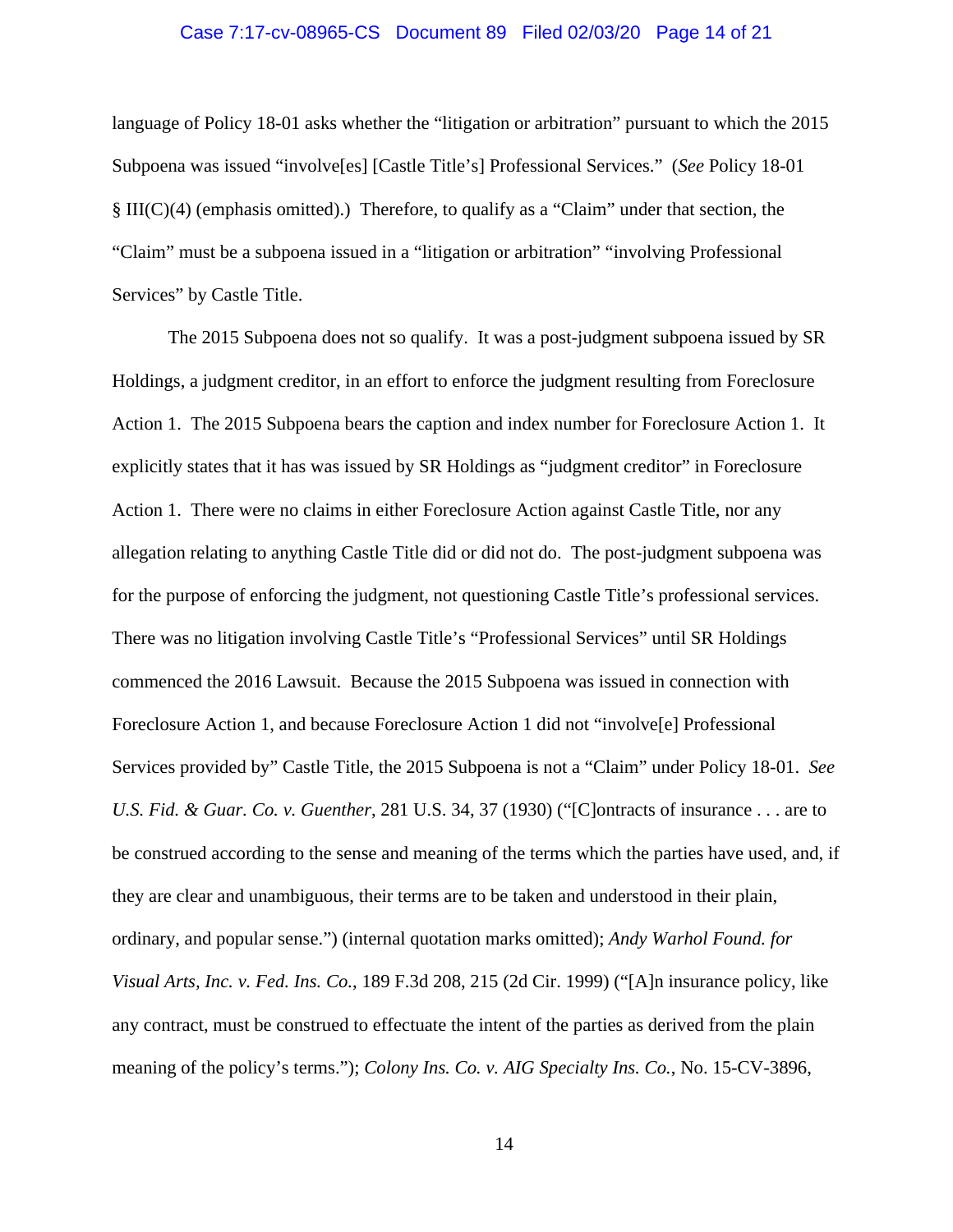#### Case 7:17-cv-08965-CS Document 89 Filed 02/03/20 Page 15 of 21

2018 WL 1478045, at \*6 (S.D.N.Y. Mar. 26, 2018) ("[S]o long as the policy's language is unambiguous with respect to the issue raised by the parties, the policy is applied according to its terms.").

Because the 2015 Subpoena is not a "Claim," the rest of Protective's argument crumbles: if the 2015 Subpoena is not a "Claim," then it and the 2016 Lawsuit cannot be "Related Claims"; Castle Title's claim for coverage for the 2016 Lawsuit was thus timely filed on July 19, 2016, when Castle Title's insurance broker provided notice of the 2016 Lawsuit to Protective under Policy 18-01, (P's 56.1 Resp. ¶ 52; Compl. Ex. I at 1); and because July 19, 2016, falls squarely within Policy 18-01's policy period, Protective is required to defend Castle Title in the 2016 Lawsuit. $11$ 

Plaintiff's arguments to the contrary are unavailing. Plaintiff contends that the 2015 Subpoena and 2016 Lawsuit are "Related Claims" because "they are logically and causally connected." (P's Mem. at 2.) The 2015 Subpoena and the 2016 Lawsuit may be "logically and causally connected," but if the former is not a "Claim," which it is not, the two by definition

 $11$  Castle Title observes that even if it had reported receipt of the 2015 Subpoena at the time it was served on July 21, 2015, it would have been covered by the first policy issued by Protective, Policy 18-00. (D's Mem. at 9 n.2.) Castle Title thus contends that "as a matter of equity," the 2015 Subpoena should not bar coverage of the 2016 Lawsuit. (*Id.* at 20-21.) But Protective correctly notes that the policy Castle Title purchased is a claims-made-and-reported policy and "'protects the insured for claims made against it and reported to the insurer within the policy period.'" (P's Mem. at 21-22 (quoting *Checkrite Ltd., Inc. v. Illinois Nat'l Ins. Co.*, 95 F. Supp. 2d 180, 191 (S.D.N.Y. 2000).) Thus, Castle Title's observation that it was covered by Policy 18- 00 at the time it received the 2015 Subpoena – and thus would have been covered anyway – would hold water only if Castle Title had reported the 2015 Subpoena at the time, which it did not. *See Penn Traffic Co. v. Nat'l Union Fire Ins. Co. of Pittsburgh*, 914 N.Y.S.2d 534, 536 (App. Div. 2010) (failure to comply with notice requirement is failure to comply with condition precedent which vitiates contract as matter of law). Claims-made-and-reported policies have pros and cons, *see Am. Home Assurance Co. v. Abrams*, 69 F. Supp. 2d 339, 346 (D. Conn. 1999), and are priced accordingly. It would not be equitable to apply to one kind of policy the terms applicable to another.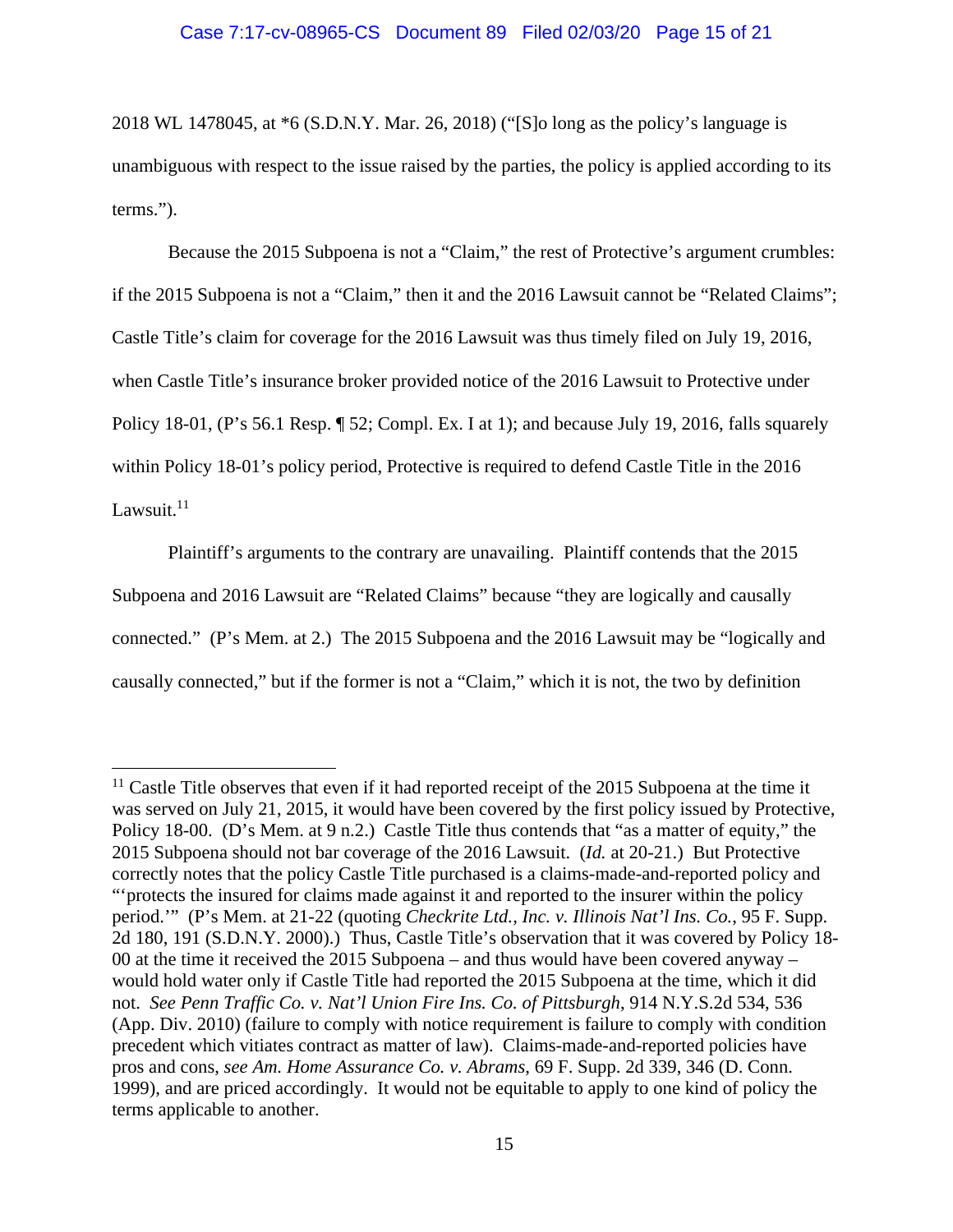### Case 7:17-cv-08965-CS Document 89 Filed 02/03/20 Page 16 of 21

cannot be "Related Claims." (*See* Policy 18-01 § III(U).). Policy 18-01 does not say a "Related Claim" is anything logically and causally connected to a Claim; a "Related Claim" must be a "Claim" with such a connection. (*Id.*) 12

Protective further argues that its interpretation – that a subpoena relating to the insured's "Professional Services" is a "Claim" – is consistent with the scope of its coverage, which is limited to the insured's "Professional Services." (P's Mem. at 14.) That its interpretation might be consistent does not make Castle Title's – which reads "Claim" to include subpoenas issued in litigation related to "Professional Services" – inconsistent. Nor can its argument overcome the plain language that puts "involving Professional Services" as the modifier of "litigation or arbitration" rather than "subpoena."

Protective also states, based on the testimony of its outside counsel, that Section  $III(C)(4)$ 

of the policy is a coverage enhancement and that the 2015 Subpoena was a claim for which

Protective would have provided Castle Title with counsel to respond had Castle Title reported it.

<sup>&</sup>lt;sup>12</sup> Even if the 2015 Subpoena is a "Claim" as defined by Policy 18-01, the 2015 Subpoena and the 2016 Lawsuit are not "Related Claims." "Related Claims" are defined under Policy 18-01 as

<sup>[</sup>A]ll Claims . . . arising out of a single Wrongful Act or a series of Wrongful Acts that have a common nexus, are interrelated or are logically or causally connected by reason of any fact, circumstance, situation, event, transaction, practice, act, error, omission, decision or cause or series of causally-connected facts, circumstances, situations, events, transactions, practices, acts, errors, omissions, decisions or causes.

<sup>(</sup>Policy 18-01 § III(U) (emphasis omitted).) A "Wrongful Act" includes "a negligent act, error or omission or Personal Injury committed by an Insured or any natural person for whose Wrongful Acts the Insured is legally responsible solely in the rendering or failing to render Professional Services for a client for a fee or other compensation." (*Id.* § III(Y) (emphasis omitted).) But the 2015 Subpoena contains no allegation that Castle Title committed any "Wrongful Acts," as that term is defined in Policy 18-01. Because there is no allegation of a "Wrongful Act" in the 2015 Subpoena, it follows that there can be no "nexus" of "Wrongful Acts" between it and the 2016 Lawsuit.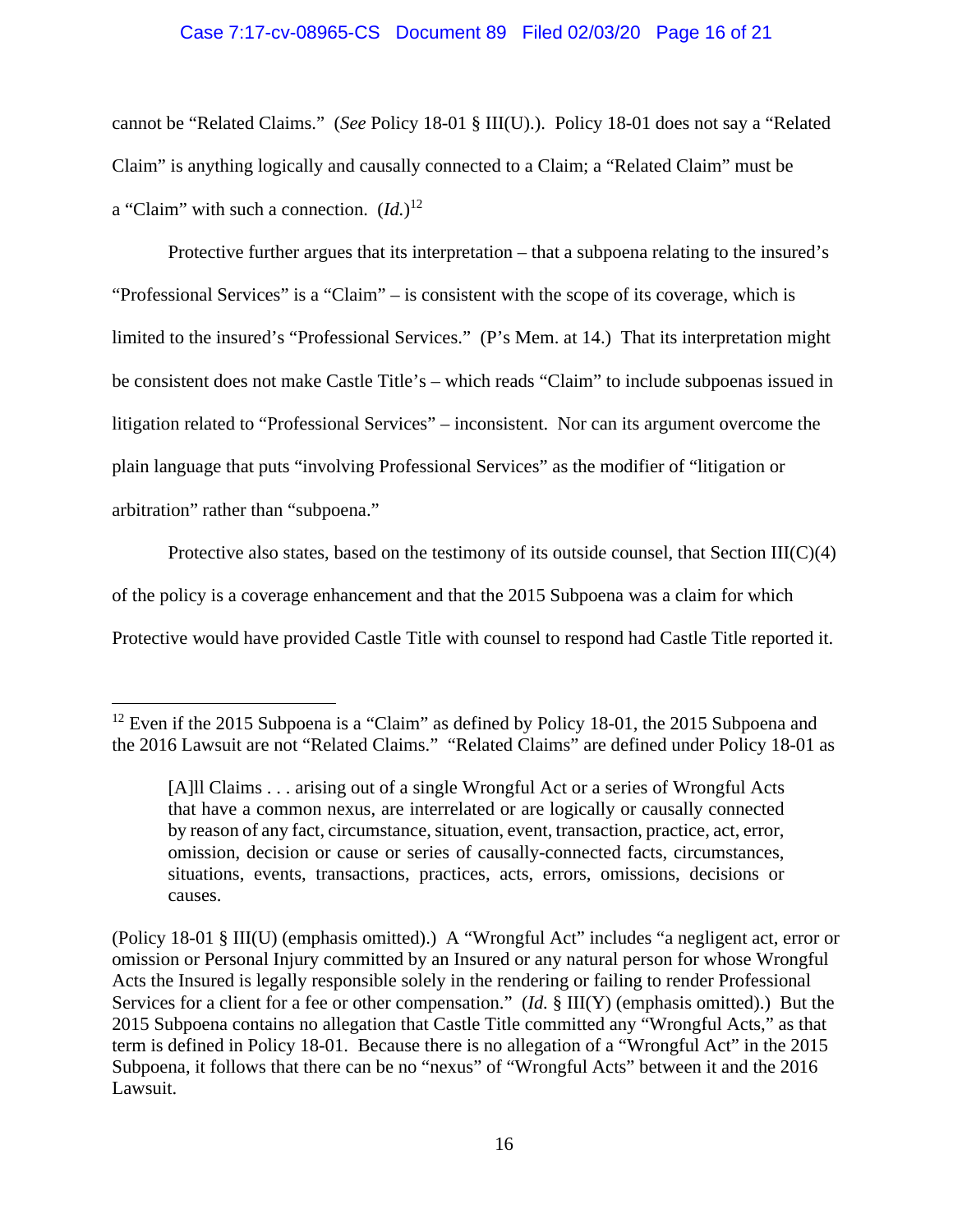### Case 7:17-cv-08965-CS Document 89 Filed 02/03/20 Page 17 of 21

(*Id.* at 14-15.) This extrinsic evidence is not properly considered in interpreting contract language that both parties agree is unambiguous. *See Andy Warhol*, 189 F.3d at 215 ("If the language of the insurance contract is unambiguous, we apply its terms . . . When a court decides, after examination of the contractual language, that an insurance policy is ambiguous, it looks outside the policy to extrinsic evidence, if any, to ascertain the intent of the parties."); *Dan Tait, Inc. v. Farm Family Cas. Ins. Co.*, 79 N.Y.S.3d 514, 517 (Sup. Ct. 2018) ("An insurance policy is a contract, and the Court must therefore be guided by basic principles of contract interpretation which instruct that a contract should be construed to give effect to the parties' intent as gleaned from the four corners of the document itself, provided that its terms are clear and unambiguous.") (internal quotation marks omitted).<sup>13</sup> In any event, the argument Protective makes from this evidence – that the "coverage enhancement" would be rendered meaningless if read to mean that the litigation rather than the subpoena had to involve the insured's services – does not follow. Under that reading, the insured would not be covered for all third-party subpoenas relating to its services but would be covered for third-party subpoenas issued in litigation involving its services. That the latter coverage may be less extensive does not make it meaningless.14

<sup>&</sup>lt;sup>13</sup> If the language of Policy 18-01 were ambiguous, it would have to be construed against the insurer, so Castle Title would still prevail. *See Revson v. Cinque & Cinque, P.C.*, 221 F.3d 59, 67 (2d Cir. 2000) ("Under New York law, equivocal contract provisions are generally to be construed against the drafter."); *see also McCarthy v. Am. Int'l Grp., Inc.*, 283 F.3d 121, 127 (2d Cir. 2002) (citing *Revson* in insurance contract case); *Lighton Indus., Inc. v. Allied World Nat'l Assurance Co.*, 348 F. Supp. 3d 167, 193 (E.D.N.Y. 2018) ("[L]ongstanding case law holds that ambiguities must be construed against the insurer."); *In re Viking Pump, Inc.*, 27 N.Y.3d 244, 257 (2016) ("[A]mbiguities in an insurance policy are to be construed against the insurer.") (internal quotation marks omitted).

 $14$  It is not illogical that Protective might want to go to the expense of covering its insureds not for every subpoena they might receive, but only for those connected to litigation in which the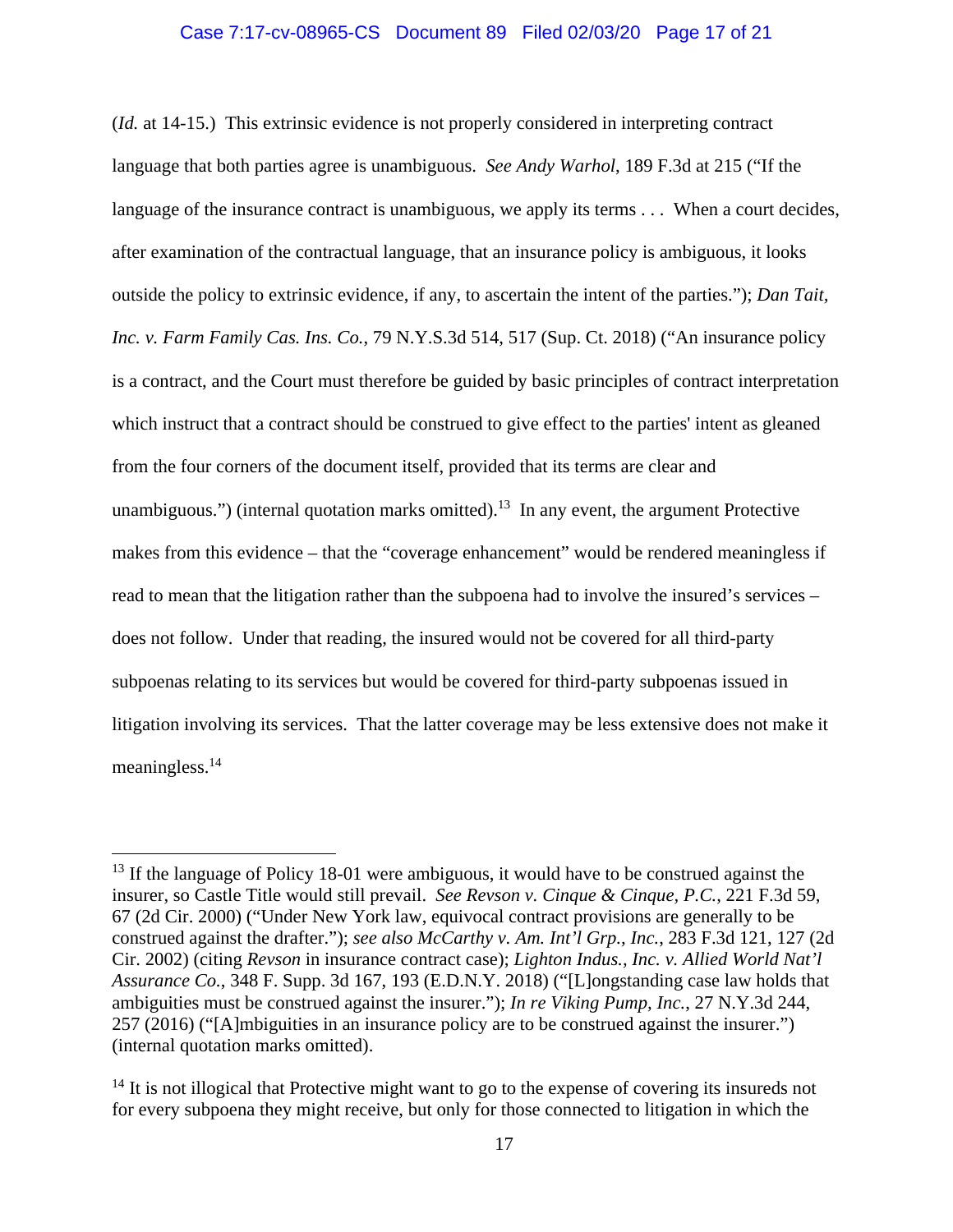Accordingly, Plaintiff's first cause of action is dismissed.

## **B. Second Cause of Action – Warranty Exclusion**

Protective's claim for "Warranty Exclusion" alleges that despite being served with the 2015 Subpoena, Castle Title warranted in its AIP Application for Policy 18-01 that it was not aware "of any incident or circumstance which may result in a claim," (*see* AIP Application at 6 (emphasis omitted)),  $^{15}$  and that this false statement absolves it of any obligation to cover Castle Title. Protective concedes that the AIP Application does not define "incident," "circumstance," or "claim," but nonetheless argues that Rauschenbach should have known that the 2015 Subpoena was a "Claim" because he could have consulted Policy 18-00's definition of "Claim" or asked his insurance broker about his obligations after receiving the 2015 Subpoena. (P's Mem. at 24.)

First, as discussed above, the 2015 Subpoena was not a "Claim" as that term is defined in Policy 18-01, so to the extent Protective argues that Castle Title should have regarded the 2015 Subpoena as fitting that definition, its argument is unpersuasive. Second, to the extent that Protective argues that Castle Title should have regarded the 2015 Subpoena as a "claim" as that term is commonly construed, its argument ignores basic principles of insurance contract interpretation. Courts in this Circuit have consistently found the term "claim" in the context of insurance contracts to be unambiguous and to generally mean "a demand by a third party against

insured's services were somehow at issue, because the latter setting presents a greater risk that the insured could eventually be found to have some sort of liability.

<sup>&</sup>lt;sup>15</sup> The AIP Application capitalizes the entire word "CLAIM," as well as the words "MAY RESULT." (*See* AIP Application at 6.) The supplemental sheet does not capitalize any portion of the word "claim" in its introductory section and capitalizes the full word by the check boxes. (*See id.* at 9.) Plaintiff's Complaint disingenuously capitalizes the initial "C" in claim when it discusses those documents. (Compl. ¶¶ 54-55.)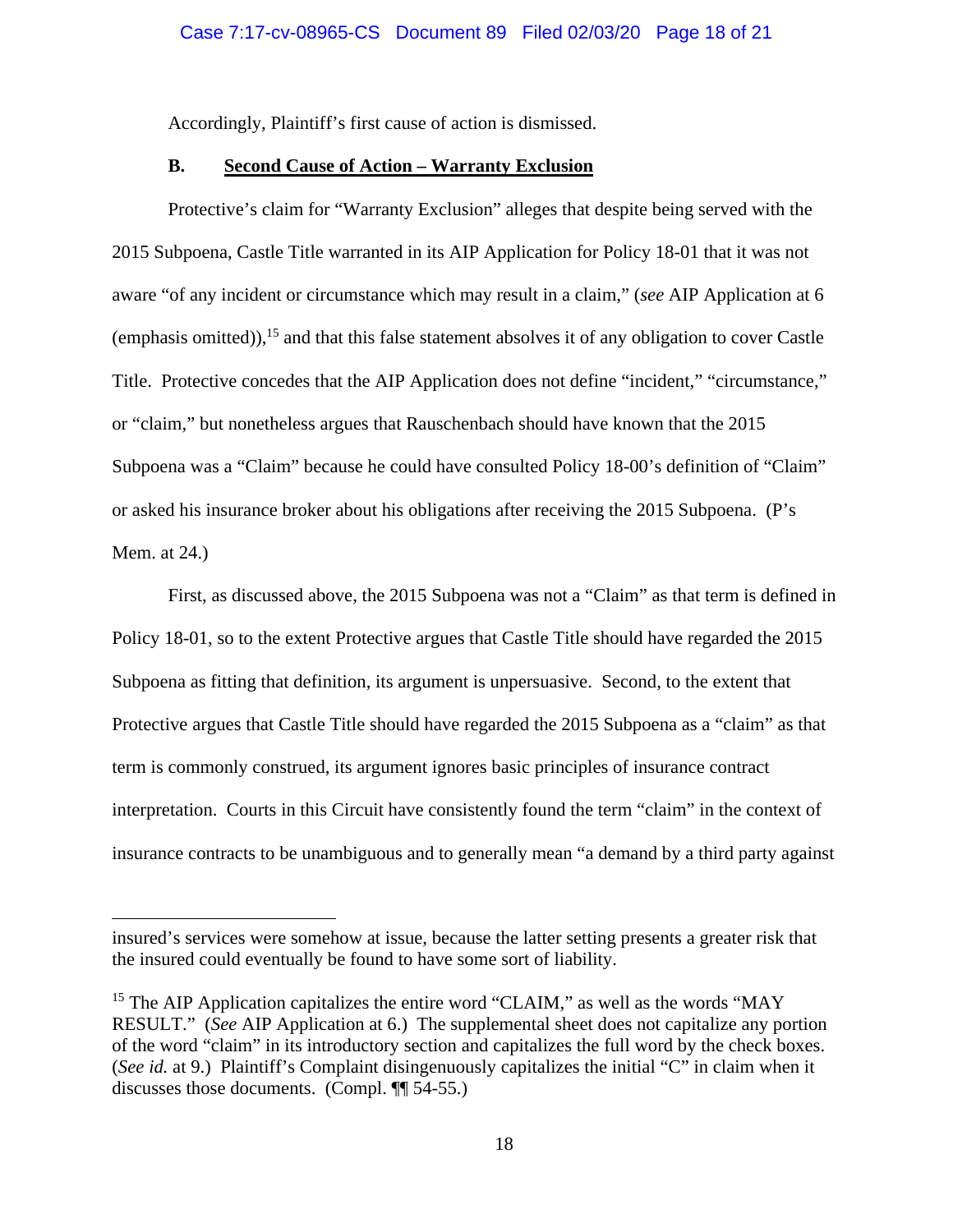# Case 7:17-cv-08965-CS Document 89 Filed 02/03/20 Page 19 of 21

the insured for money damages or other relief owed." *See Quanta Lines Ins. Co. v. Inv'rs Capital Corp.*, No. 06-CV-4624, 2009 WL 4884096, at \*11 (S.D.N.Y. Dec. 17, 2009) (internal quotation marks omitted) (collecting cases), *aff'd sub nom. Quanta Specialty Lines Ins. Co. v. Inv'rs Capital Corp.*, 403 F. App'x 530 (2d Cir. 2010) (summary order).<sup>16</sup> That definition would not extend to a subpoena for records.

At the time Rauschenbach completed the AIP Application on September 9, 2015, he had no reason to believe that a claim was pending against Castle Title. The 2015 Subpoena simply sought information that SR Holdings might use to try to collect against the defendants in Foreclosure Action 1. It did not begin to suggest that Castle Title owed anybody anything. And Castle Title was not otherwise involved in any lawsuit. It was never a party to the 2013 Lawsuit and there is no evidence in the record to suggest that Castle Title even knew about it. The papers served on Castle Title up until the 2016 Lawsuit bore the caption and index number for Foreclosure Action 1, which did not involve any professional services provided by Castle Title. There was therefore no reason for Castle Title to think that it was obligated to provide notice of

 $16$  Rauschenbach's conduct reflects that understanding. After Rauschenbach was served with the 2016 Lawsuit Complaint, he reported the claim to Protective. Rauschenbach also disclosed the 2016 Lawsuit in Castle Title's application to Protective for a third insurance policy. (*See* Doc. 61-10 at 9.)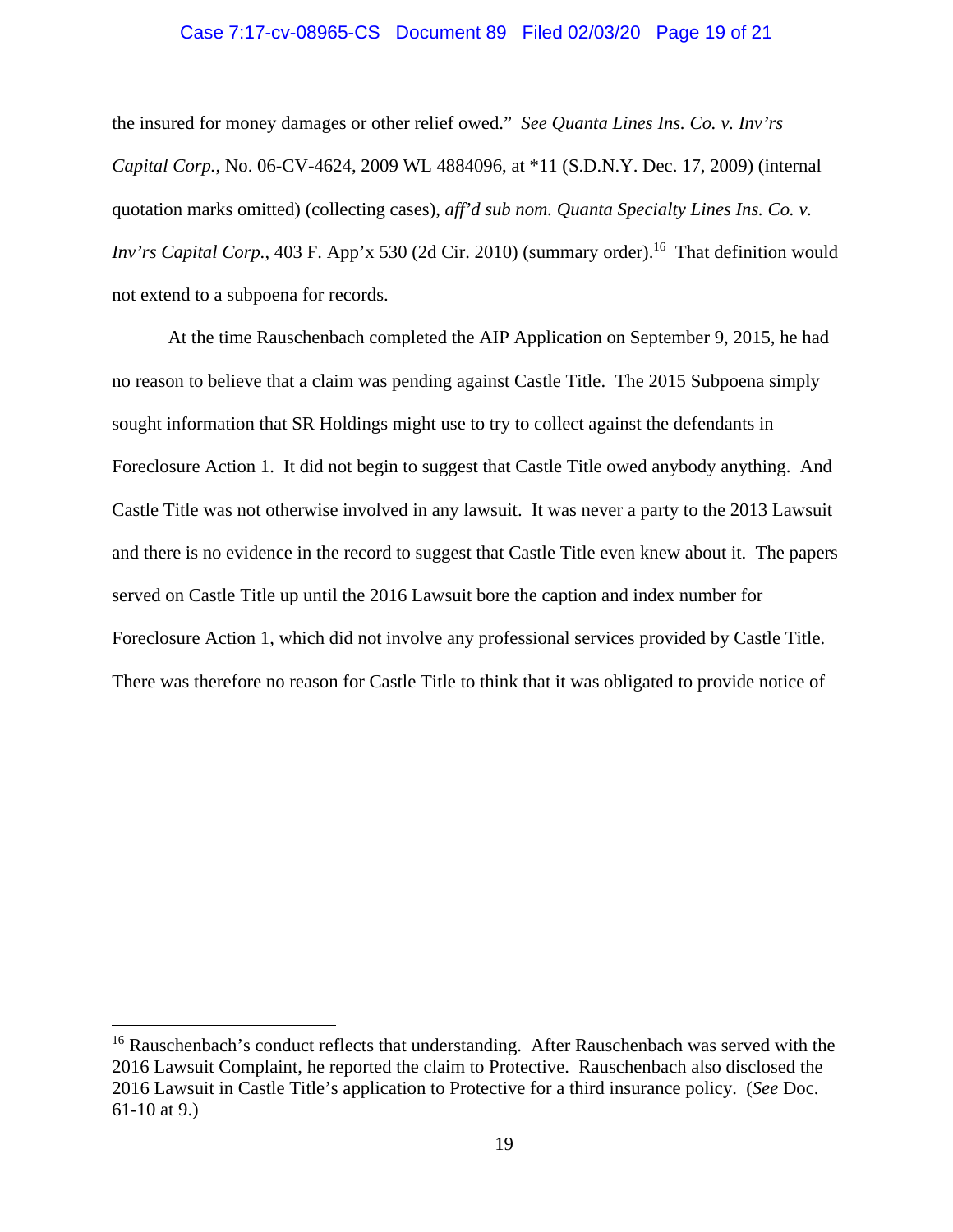the 2015 Subpoena to Protective as a potential claim under its professional services insurance policy.17

Accordingly, Protective's second cause of action is dismissed.

## **C. Fourth Cause of Action – No "Loss"**

Protective alleges that any damages for which Castle Title may be liable on account of

the fraudulent conveyances would amount to disgorgement uninsurable by law. (Compl. ¶¶ 65-

70.) As discussed above, the New York State Supreme Court dismissed all claims and cross-

claims against Defendant in the 2016 Lawsuit on June 28, 2019 (Doc. 87-1), which renders moot

Plaintiff's fourth cause of action.

<sup>&</sup>lt;sup>17</sup> Protective suggests that Castle Title had notice of a potential claim that could arise from the fact that at the time of its renewal application in September 2015, it knew that it had not yet complied with 2015 Subpoena. (P's Mem. at 23-24.) To the extent Protective means to suggest that potential proceedings to enforce the subpoena could constitute an anticipated "Claim," its argument is unavailing. For one thing, no such theory is even hinted at, let alone set forth, in the Complaint, (*see* Compl. ¶¶ 53-59), and a party may not amend its complaint or change its theory of liability in a memorandum of law in opposition to, or in support of, a motion for summary judgment. *Lyman v. CSX Transp., Inc.*, 364 F. App'x 699, 701 (2d Cir. 2010) (summary order) ("'An opposition to a summary judgment motion is not the place for a plaintiff to raise new claims.'") (quoting 5 Charles Alan Wright & Arthur R. Miller, Federal Practice and Procedure § 1183, at 23 n.9 (3d ed. 2004)); *Brandon v. City of N.Y.*, 705 F.Supp.2d 261, 278 (S.D.N.Y. 2010) ("It is black letter law that a party may not raise new claims for the first time in opposition to summary judgment."); *Westport Ins. Corp. v. Laschever*, No. 06-CV-519, 2008 WL 4874132, at \*2 n.1 (D. Conn. Nov. 10, 2008) ("[A] party cannot amend its complaint through a memorandum of law in support of summary judgment."), *reconsideration denied sub nom. Westport Ins. Co. v. Laschever*, 2009 WL 497641 (D. Conn. Feb. 25, 2009), *appeal dismissed as moot sub nom. Westport Ins. Corp. v. Nat'l City Warehouse Res.*, 399 Fed. App'x 607 (2d Cir. 2010) (summary order). Further, there is no evidence that as of the date the renewal application was completed, there was any suggestion that a motion to compel was in the offing. (*See* Compl. Ex. D at 12 (stating that SR Holdings had extended Castle Title's time to respond to September 3, 2015, and that on September 3, 2015, Castle Title requested – and SR Holding apparently did not refuse – an additional extension to October 1, 2015).)